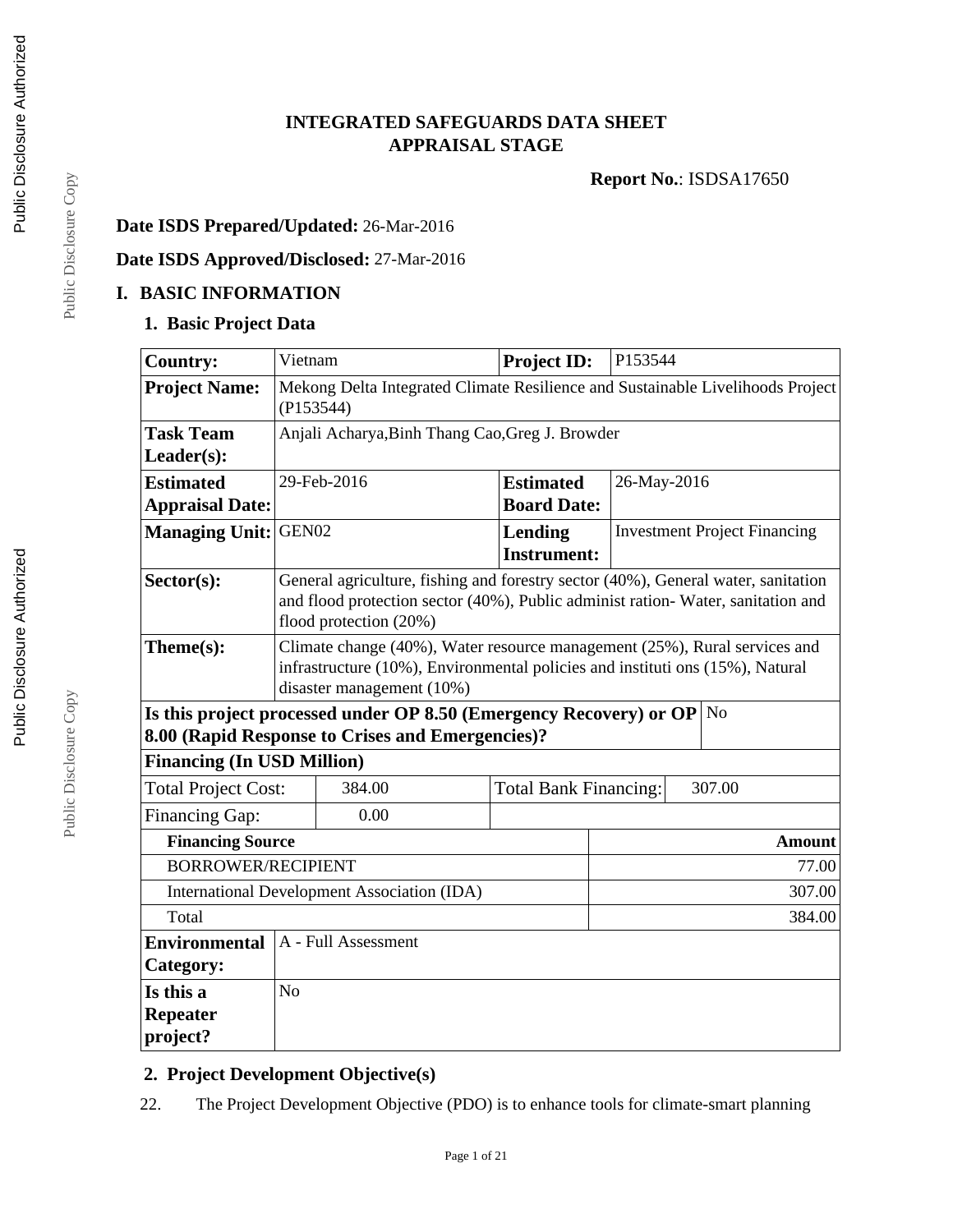and improve climate resilience of land and water management practices in selected provinces of the Mekong Delta in Vietnam. The objective would be achieved through the provision of capital investments, technical assistance and capacity building for farmers in the selected provinces of the Mekong Delta in Vietnam and government institutions at national and sub-national levels.

# **3. Project Description**

The project is a critical part of the long-term World Bank engagement in the Mekong Delta to strengthen integrated climate resilient management and development, across different sectors and institutional levels. More specifically, it will support information systems, the institutional arrangements, and the roadmap for building provincial and district-level planning capacity for sustainable Delta-wide development. In parallel, the project will also seek opportunities for 'low regret' investments and scope out longer term development options to be financed under future phases. The project would comprise of a combination of structural and non-structural investments, and has been informed by the World Bank financed Building Resilience in the Mekong Delta TA (P149017).The project is proposed to span a period of 6 years, with the financing of US\$ 384 million (\$307 m from IDA; \$77 m from GoV). The project is seeking additional resources from the Global Environment Facility (GEF) to finance research and innovation activities relating to climate resilient solutions for the Mekong Delta. If the GEF grant funds are obtained during project implementation, they would finance activities which are complementary to the project and will be processed separately ("partially blended").

The five components under the project are:

Component 1: Enhancing Monitoring, Analytics, and Information Systems (Estimated US\$59.2 million, of which US\$53.8 million will be financed by IDA).

Putting the Mekong Delta on a more sustainable and resilient trajectory in the face of climate change, upstream Mekong basin development, and environmentally damaging practices within the Delta itself, will require investments in both infrastructure and the enhanced capacity to monitor, plan, and manage the Delta's land and water resources. Component 1 provides the framework for ensuring the capacity to undertake "smart investments" and cope with anticipated wide-scale environmental changes.

Sub-component 1.1. Monitoring Systems to Enhance Mekong Delta Knowledge Base: This subcomponent upgrades and expands MONRE's monitoring systems for groundwater and surface water, and enhances its remote sensing capacity. MONRE will also undertake studies on specialized topics including river and coastal morphology, and groundwater management. MARD will develop a computer based operations system for hydraulic infrastructure which will improve the operation of the complex network of gates and canals in the Delta. MARD will also undertake an inventory of sea dykes and mangrove belts along the 700 km Delta coastline.

Subcomponent 1.2: Infrastructure and Information Systems for Enhanced Decisions. This subcomponent finances the establishment of the Mekong Delta Center, which will serve as a hub for Delta-wide information, including water, land use, environmental and climate change information, education and outreach. A Mekong Center business plan will be developed which examines options for sustainable funding and possible expansion. The foundation of the Center will be a "knowledge management platform" (KMP) which will be a GIS-based computer system providing MONRE and other stakeholders with the capability to integrate various data bases and models to help investigate the environmental and socio-economic impacts of climate change and basin developments. A Mekong Delta Climate Resilience Assessment will also be formulated which will provide a set of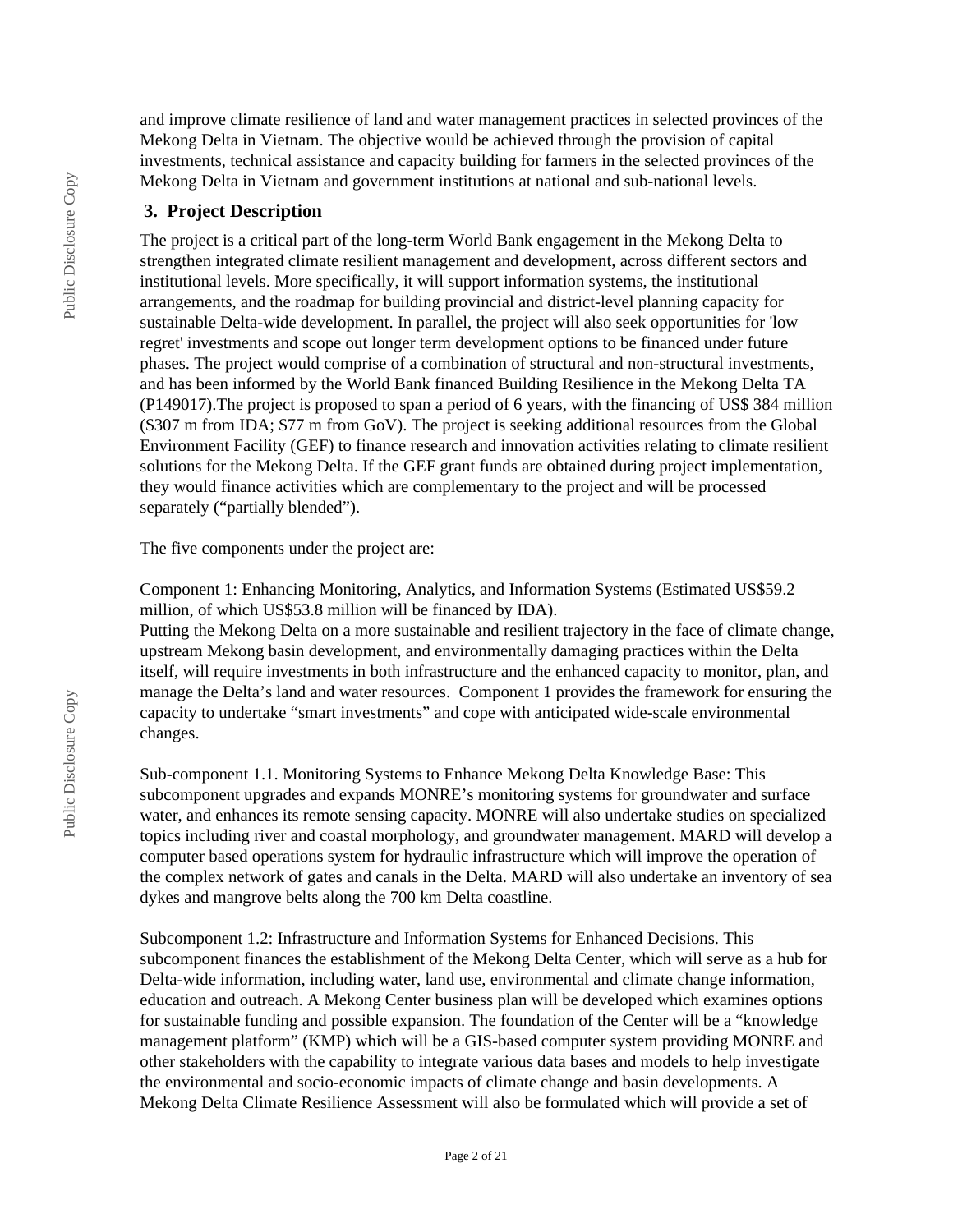recommendations to help guide planning at the regional, provincial, and sectoral levels.

Subcomponent 1.3: Mainstreaming Climate Resilience into Planning Processes. This sub-component will provide the linkages between the data and information systems with Vietnam's planning processes in the Mekong Delta. Led by MPI, this subcomponent will seek to collaborate with line ministries (primarily MARD and MONRE), sectors and provinces to draft regulations on pilot regional coordination for climate change adaptation, and climate-resilient solutions in the Mekong Delta. It will also finance reports to advise on land-use planning, spati al and territorial development, and identifying priority low-regret and climate resilient investments. Using the Mekong Climate Resilience Assessment, the subcomponent will seek to update the Mekong Delta Socioeconomic Master Plan, relevant sectoral master plans, and provincial SEDPs.

Component 2: Managing Floods in the Upper Delta (Est. US\$ 101 million, of which US\$ 79.1 million will be financed by IDA)

The Upper Delta area is characterized by natural occurring deep floods in the wet season. The development of an extensive agricultural flood control system has shifted the flood waters to other areas in the Delta and also reduced the beneficial effects of flooding including replenishing soil fertility, groundwater recharge, and sustaining aquatic eco-systems.

The primary objective of this component is to protect and/or reclaim the benefits of controlled flooding (flood retention) measures while increasing rural incomes and protecting high value assets in An Giang and Dong Thap provinces. This will potentially consist of: i) modifying water and agricultural infrastructure to allow for more beneficial flooding (expanding flood retention capacity) in rural areas and offer new agricultural/aquaculture cropping alternatives; ii) providing livelihoods support measures to farmers so they have alternatives to the wet season rice crop, including aquaculture; iii) constructing/upgrading infrastructures for protecting select high value assets; iv) develop flood diversion channels to lower the peak flows in the Middle Delta; and iv) facilitating agricultural water use efficiency in the dry season.

Sub-projects selected to be financed under this component include infrastructure schemes aimed at increasing flood retention capacity, irrigation and upgrading of reservoirs, livelihoods improvement (i.e. demonstration and agriculture extension support for transition from triple rice to alternative cropping), and ecosystem restoration. Details are in Annex 2.

Component 3: Adapting to Salinity Transitions in the Delta Estuary (Est. US\$ 109.1 million, of which US\$ 82.0 million will be financed by IDA)

The Mekong River divides into 9 distributaries which flow into the East Sea through the Estuary zone. This area is naturally characterized by low flows during the dry season which allow saline water to extend far inland. Over the past twenty years, closed freshwater systems designed for rice production have been developed in this area consisting of large polders ringed by dikes and with sluice gates to control saline water intrusion. The long-term sustainability of this strategy is questionable due to reduced dry season water availability and sea-level rise. In addition, farmers are rapidly converting to more profitable shrimp farms along the coast, often accompanied by destruction of mangrove forests.

This component aims to address the challenges related to salinity intrusion, coastal erosion, sustainable aquaculture and improved livelihoods for communities living in the coastal areas of Ben Tre, Tra Vinh, and Soc Trang provinces. This will potentially consist of: i) construction of coastal defenses consisting of combinations of compacted earth embankments and coastal mangrove belts;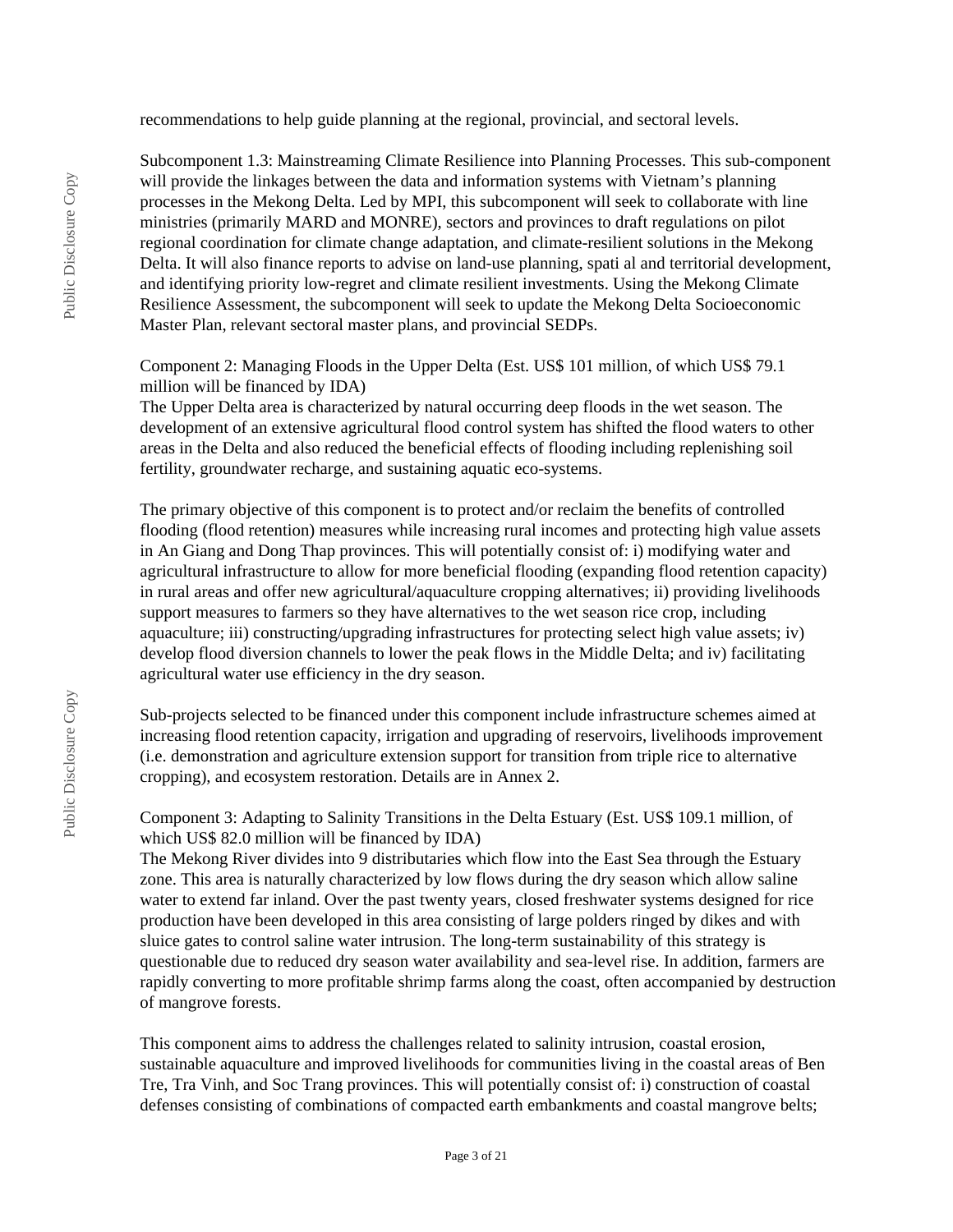ii) modification of water and agricultural infrastructure along the coastal zone to allow flexibility for sustainable aquaculture activities and adapt to changing salinity levels; iii) support to farmers to transition (where suitable) to more sustainable brackish water activities such as mangrove-shrimp, rice-shrimp, and other aquaculture activities; and iv) supporting climate smart agriculture by facilitating water use efficiency in the dry season.

Sub-projects to be financed under this component will include restoration of mangroves along the provincial coastline, construction/upgrades of river and coastal embankments, and sluice gates to improve water quality, efficiency and sustainability of aquaculture in the brackish water zone, and supporting a gradual transition from rice and other freshwater crops in the saline intruded zone to a brackish water economy including aquaculture through demonstration and aquaculture extension together with necessary adjustments to land-use plans in a longer term. Details are presented in Annex 2.

Component 4: Protecting Coastal Areas in the Delta Peninsula (Est. US\$ 101.4 million, of which US \$82.2 million will be financed by IDA)

In contrast to the adjacent estuary zone, there are no distributaries of the Mekong River flowing through the peninsula and historically the peninsula was covered by dense mangroves sustained by localized rainfall. In recent decades, there has been an explosion of shrimp farming along the coast which relies heavily on groundwater abstraction to maintain the proper salinity level. The overabstraction of groundwater has resulted in land subsidence. The natural mangrove forest has been significantly reduced, although there are still some protected mangrove zones. An extensive canal network has been developed to bring freshwater from the Mekong River into the peninsula to allow rice production.

This component aims to address the challenges related to coastal erosion, groundwater management, sustainable aquaculture, and improved livelihoods for communities living in the coastal areas of Ca Mau, Bac Lieu and Kien Giang provinces. This will potentially consist of: i) restoration of coastal mangroves and/or rehabilitation of coastal dikes in erosion areas; ii) modification of water control infrastructure along the coastal zone to allow flexibility for sustainable aquaculture activities; iv) control of groundwater abstraction for agricultural/ aquaculture and enhancing freshwater supplies for domestic use; v) support to farmers to practice more sustainable brackish livelihoods such as mangrove-shrimp; and vi) support to climate-smart agriculture through water use efficiency.

Sub-projects to be financed under this subcomponent include restoration of mangroves to enhance coastal defense, transition of shrimp farming into integrated mangrove-shrimp, construction/ upgrades of river and coastal embankments, and sluice gates to manage water conditions and demonstration and aquaculture extension to improve efficiency and sustainability of brackish water aquaculture. Details are presented in Annex 2.

Component 5: Project Management and Implementation Support (Est. US\$ 13.2 million, of which US\$9.9 million will be financed by IDA)

This component supports project management and capacity building for MARD, MONRE and MPI to implement the Project. This component is expected to provide incremental operating costs and consultant and advisory services for overall project management, financial management, procurement, safeguards and monitoring and evaluation.

# **4. Project location and salient physical characteristics relevant to the safeguard analysis (if known)**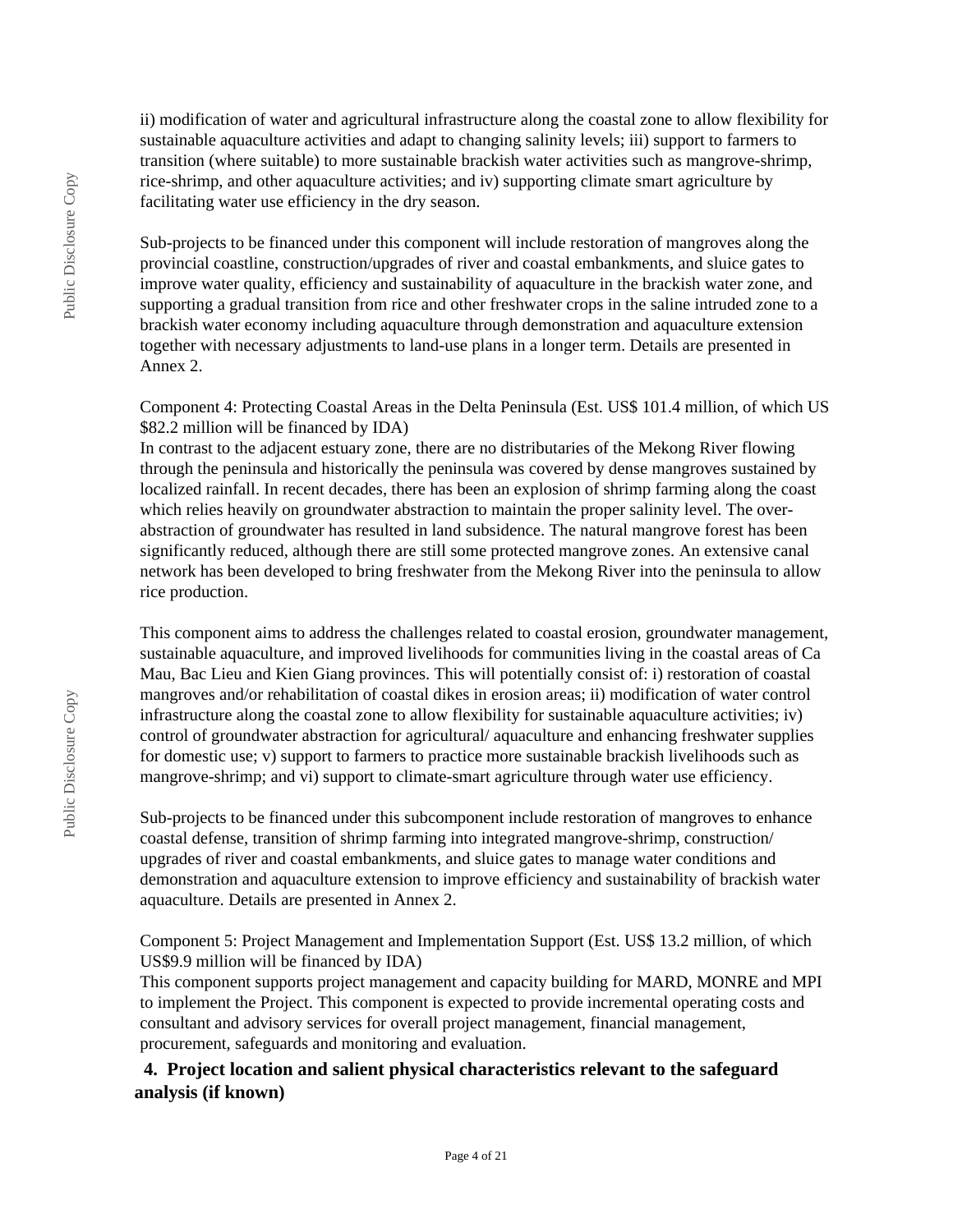The Mekong Delta population has been identified one of the most vulnerable to the impacts of climate change. Agriculture and aquaculture is likely to be affected by changes in freshwater supply due to salinity intrusion, flooding, increasing tropical cyclone intensity, and increasing temperatures. Domestic freshwater supply is expected to become less reliable due to erratic rainfall and salinity intrusion into groundwater resources. Marine fisheries, particularly coral reef fisheries, are expected to be impacted by sea-level rise, warmer oceans, and ocean acidification associated with rising atmospheric and ocean CO2 concentrations. Coastal infrastructures are exposed increased tropical storm intensity, long-term sea-level rise, and sudden-onset fluvial and coastal flooding. In addition, changes in fishing and farming practices, (heavier use of pesticides and fertilizers) and increasing industrialization and river traffic has led to a deterioration in air, surface and groundwater quality. Poor construction practices and intensified land use has led to increased mangrove deforestation, resulting in increased coastal erosion and increased vulnerability to natural disasters.

The three project components described below fall within the Mekong Delta. The Mekong Delta is characterized by the tropical monsoon climate, although cold air from Siberia and China occasionally penetrates the Mekong Delta. The general circulation is dominated by two monsoon flows: the northeast in winter and southwest one in summer periods. The southwest monsoon or the rainy season, normally affects the basin from mid-May to early October and the northeast monsoon occurs in the dry season from early November to mid-March. In the Mekong Delta, the rainfall has clear temporal and spatial distribution patterns. In the south-west area of the Delta (including Ca Mau and Soc Trang) the rainfall (of 2400 mm) has historically been much higher than that (1200 mm) in the coastal area of the East Sea (an area that includes Dong Thap).

Component 2: Upper Delta Environmental Zone (An Giang/Dong Thap/Kien Giang Provinces) This area is characterized by natural occurring deep floods in the wet season. The development an extensive agricultural flood control system has shifted the flood waters to other areas in the Delta and also reduced the beneficial effects of flooding which historically included replenishment of soil fertility, groundwater recharge, and the preservation of aquatic eco-systems. In An Giang Province, a large bird sanctuary exists at Tra Su Forest. With an area of 850ha, Tra Su Forest is home to 70 species of birds including two rare species of birds recorded in Vietnam's Red Book: Mycteria leucocephala and Anhinga melanogaster. Tràm Chim National Park is a national park in Dong Thap Province, created to protect several rare birds, in particular the Sarus Crane (Grus antigone), a species listed in the IUCN Red Book. In Kien Giang, U Minh Thuong National Park contains over 243 plant species and has a rich mammalian population, including hairy-nosed otters and fishing cats. A total of 187 birds have been recorded here, including the oriental darter, spot-billed pelican, blackheaded ibis, glossy ibis, greater spotted eagle and Asian golden weaver. There are also a total of 39 amphibian species and 34 species of fish in the park.

Component 3: Delta Estuary Environmental Zone (Soc Trang, Tra Vinh, Vinh Long and Ben Tre Provinces): The Mekong River divides into 9 tributaries which flow into the East Sea through the Estuary zone. This area is naturally characterized by low flows during the dry season which allow saline water to extend upwards of 100 km inland. Over the past twenty years, closed freshwater systems designed for rice production have been developed in this area consisting of large polders ringed by dikes and with sluice gates to control saline water intrusion. The long-term sustainability of this strategy is questionable due to reduced dry season water availability and sea-level rise. In addition, farmers are rapidly converting to more profitable shrimp farms along the coast, often accompanied by destruction of mangrove forests. In Tra Vinh, bird sanctuaries are located Tra Cu, Chua Huang, and Duyen Hai. In Ben Tre, Thanh Phu is an important nature reserve of 4,510 ha,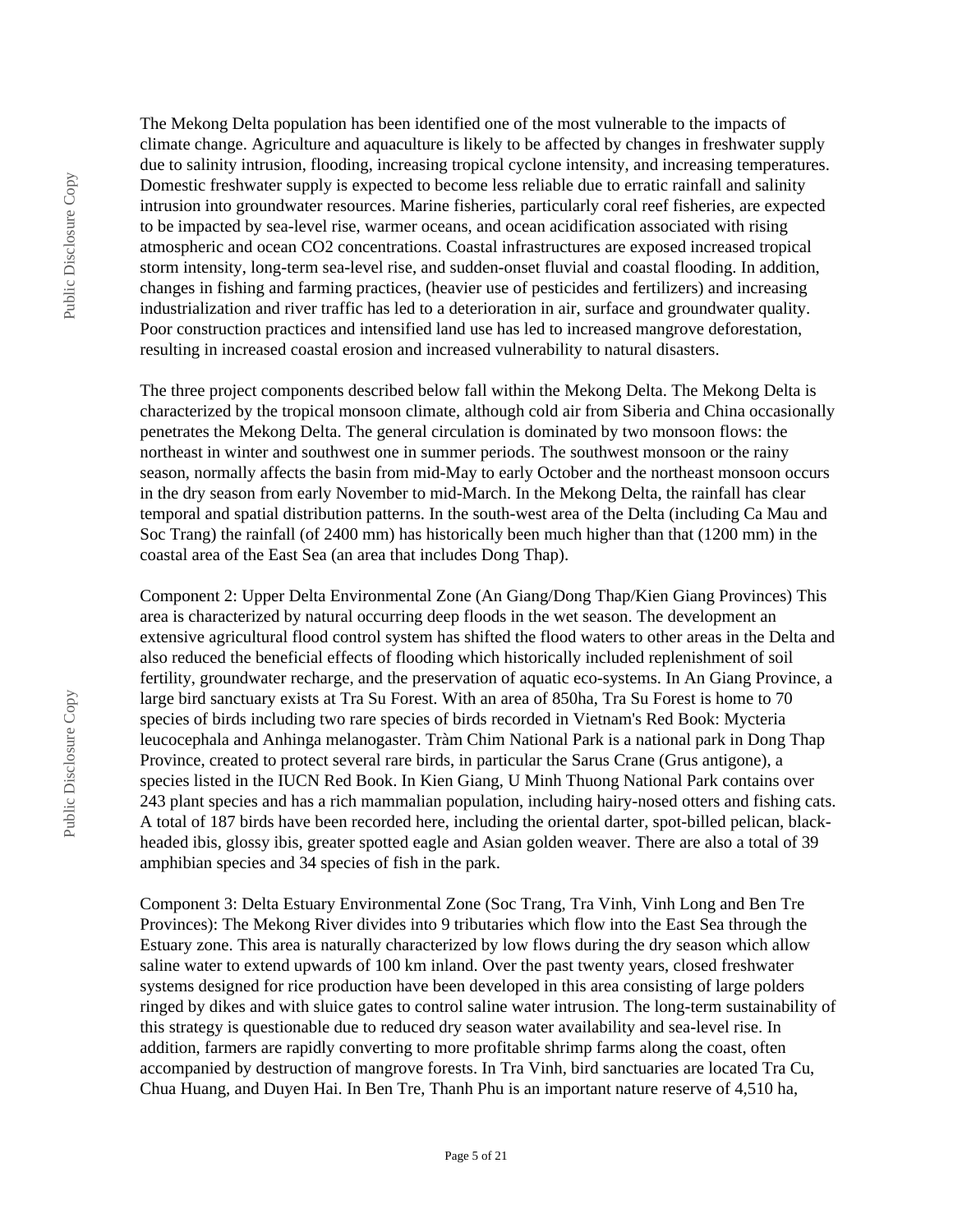comprising a strict protection area of 1,788 ha, a very critical coastal protection area of 949 ha, and a scientific research area of 1,773 ha. Thanh Phu Nature Reserve comprises a narrow strip of coastline between two of the mouths of the Mekong River: the Co Chien and Ham Luong estuaries. As is the case with other sites on the eastern coastline of the Mekong Delta, Thanh Phu Nature Reserve is strongly affected by erosion as well as accretion. Ben Tre also contains a planted mangrove forest at Bao Thuan, and a large bird sanctuary at Ham Vo.

Component 4: Delta Peninsula Environmental Zone (Ca Mau, Kien Giang and Bac Lieu): In contrast to the adjacent estuary zone, there are no tributaries of the Mekong river flowing through the peninsula and historically the peninsula was covered by dense mangroves sustained by localized rainfall. In recent decades, there has been an explosion of shrimp farming along the coast which relies heavily on groundwater abstraction to maintain the proper salinity level. The over-abstraction of groundwater has resulted in significant land subsidence. The natural mangrove forest has been significantly reduced, although there are still significant protected mangrove zones, particularly at Dam Roi. The Mui Ca Mau Park is home 60 species of upper plants, up to 26 mangrove tree species and two species of double mangrove and "quao" tree that are listed in Vietnam's Red Book. The Bac Lieu Bird Sanctuary is notable for its 50-odd species of bird, including a large population of white herons.

# **5. Environmental and Social Safeguards Specialists**

Ha Thi Van Nguyen (GEN02) Nghi Quy Nguyen (GSU02) Pierre Arnoux (GSU02) Son Van Nguyen (GEN02)

| <b>6. Safeguard Policies</b>           | Triggered? | <b>Explanation (Optional)</b>                                                                                                                                                                                                                                                                                                                                                                                                                                                                                                                                                                                                                                                                                                             |
|----------------------------------------|------------|-------------------------------------------------------------------------------------------------------------------------------------------------------------------------------------------------------------------------------------------------------------------------------------------------------------------------------------------------------------------------------------------------------------------------------------------------------------------------------------------------------------------------------------------------------------------------------------------------------------------------------------------------------------------------------------------------------------------------------------------|
| Environmental<br>Assessment OP/BP 4.01 | Yes        | This policy is triggered due to the potential adverse<br>impacts associated with construction activities under<br>Component $1, 2, 3$ , and $4$ and implementation of the<br>sustainable livelihood models, requiring the identification,<br>mitigation and monitoring of potential adverse<br>environmental and social impacts.                                                                                                                                                                                                                                                                                                                                                                                                          |
|                                        |            | The project is proposed as Category A given the overall<br>scope and impacts of the four components project<br>activities. This includes specifically the potential<br>construction and operation of a water reservoir for water<br>supply and fire prevention (in Cau Mau subproject<br>scheduled for second phase) which would be located<br>adjacent to U Minh Ha National Park in Ca Mau province,<br>and thus may have significant impacts on natural habitats<br>and biodiversity of the national park. The complicity of<br>water resources issues and the significant impacts of land<br>acquisition due to project activities are also anticipated, as<br>well as potential future induced impacts when pilots are<br>scaled up. |
|                                        |            |                                                                                                                                                                                                                                                                                                                                                                                                                                                                                                                                                                                                                                                                                                                                           |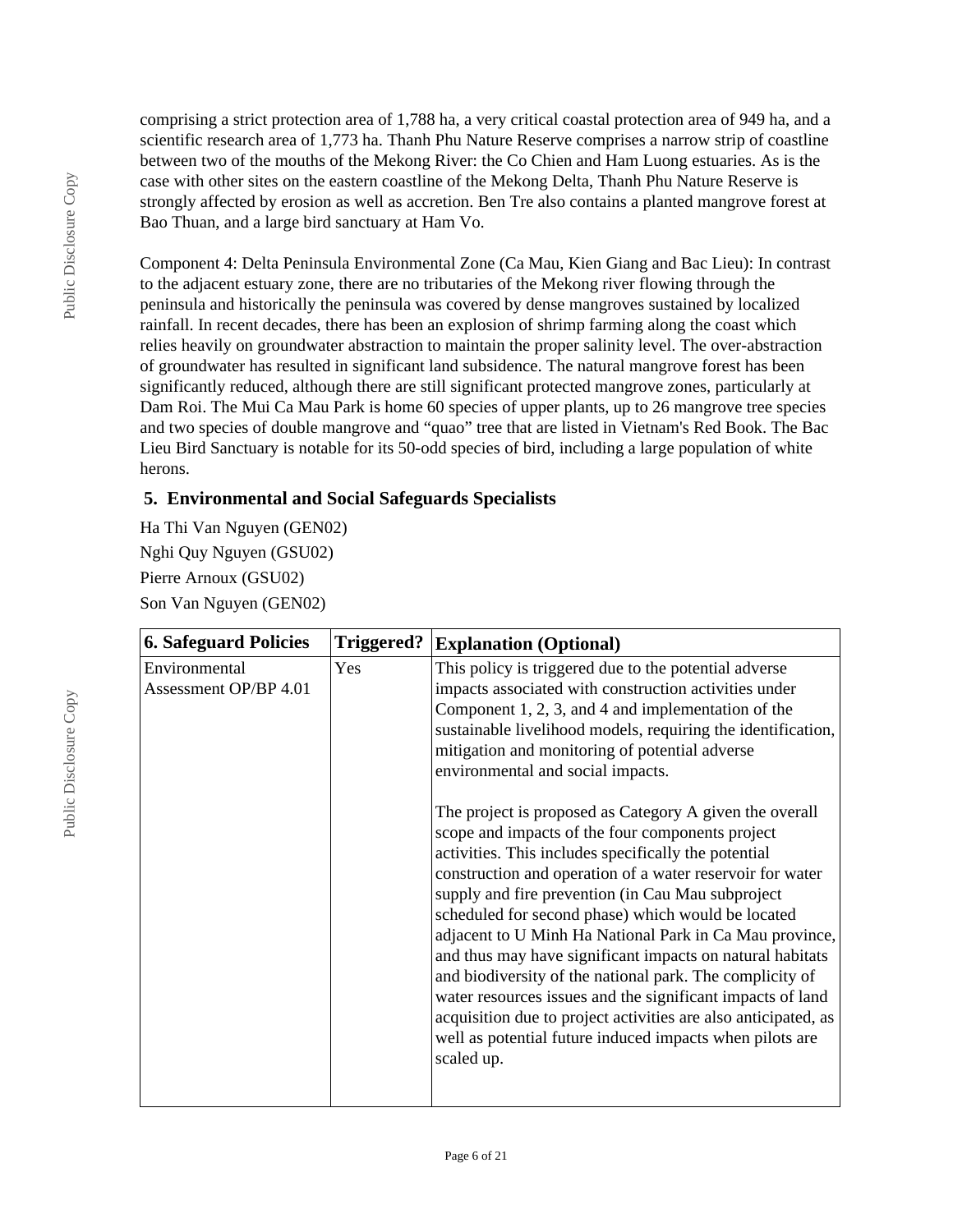|                                       |     | A Regional Environmental Assessment (REA) and four<br><b>Environmental and Social Impact Assessments (ESIAs)</b><br>for the first phase subprojects have been prepared based<br>on the agreed ToR. An ESMF has been prepared and<br>disclosed during preparation phase given that the<br>subprojects will be identified during project<br>implementation. Each subproject will go through<br>environmental and social screening. The full scale<br>Environmental and Social Impact Assessment (ESIA) will<br>be carried out for all category 'A' subproject. Category 'B'<br>subproject will require limited ESIA or ESMP.                                                                                                                                                                                                                                                                                                                                      |
|---------------------------------------|-----|-----------------------------------------------------------------------------------------------------------------------------------------------------------------------------------------------------------------------------------------------------------------------------------------------------------------------------------------------------------------------------------------------------------------------------------------------------------------------------------------------------------------------------------------------------------------------------------------------------------------------------------------------------------------------------------------------------------------------------------------------------------------------------------------------------------------------------------------------------------------------------------------------------------------------------------------------------------------|
| <b>Natural Habitats OP/BP</b><br>4.04 | Yes | The project will not impact any protected area nor will it<br>affect important/endangered flora or fauna species or<br>biodiversity areas of high value. The environmental and<br>social screening and the first phase subprojects confirmed<br>that natural habitats are present in the project areas.<br>However, they would not have impact on any protected<br>area nor would they affect important/endangered flora or<br>fauna species or biodiversity areas of high value.<br>Construction and operation of the sluices gates would<br>have the small potential impacts on natural habitats of the<br>rivers, canals, and estuaries including loss of small<br>benthic habitats and disturbance of benthic organisms,<br>temporary blockage of fish passage in the rivers and<br>canals due to operation of the sluice gates. Impacts and<br>mitigation measures were and will be included in the<br>relevant subproject ESIAs to address these impacts. |
| Forests OP/BP 4.36                    | Yes | There are indigo forests in Ca Mau, Kien Giang, An<br>Giang, and Dong Thap. The activities to restore coastal<br>landscapes to enhance resilience of inland farming<br>systems, reduce vulnerability to the impacts of sea-level<br>rise and coastal erosion including mangrove reforestation<br>in targeted areas may have the potential to have adverse<br>impacts on the rights and welfare of local people and their<br>level of dependence upon natural and plantation forests.<br>No significant impacts on forests were found in the first<br>phase subprojects, and associated mitigation measures<br>were included. Forest Management Plans will be prepared<br>for all mangrove reforestation undertaken as part of the<br>Project, and for any subprojects that may affect the indigo<br>forests.                                                                                                                                                    |
| Pest Management OP 4.09 Yes           |     | The more reliable irrigation water would induce increased<br>irrigated agricultural activities which may involve in the<br>use of agricultural chemicals. In order to mitigate these<br>environmental impacts, an integrated pest management<br>plan (IPM) program will be implemented for each<br>applicable subproject as a part of the ESMP. A Pest                                                                                                                                                                                                                                                                                                                                                                                                                                                                                                                                                                                                          |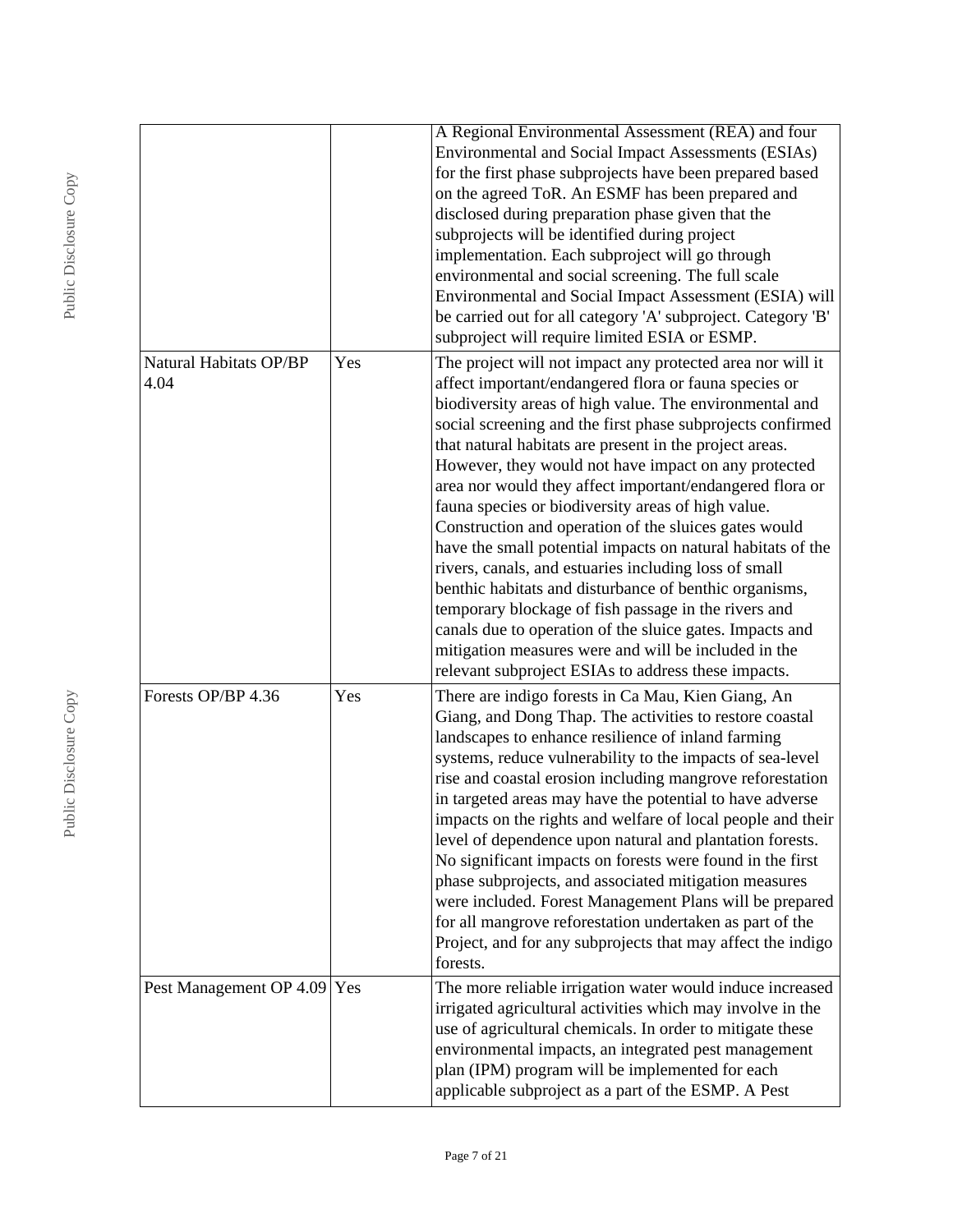|                                               |     | Management Framework (PMF) was developed and<br>included in the ESMF as a guideline for preparation of an<br>IPM program. The PMF stipulates prohibition of the use<br>of very toxic chemicals, and provides directions and<br>approach for IPM.                                                                                                                                                                                                                                                                                                                                                                                                                                                                                                                                                                                                                   |
|-----------------------------------------------|-----|--------------------------------------------------------------------------------------------------------------------------------------------------------------------------------------------------------------------------------------------------------------------------------------------------------------------------------------------------------------------------------------------------------------------------------------------------------------------------------------------------------------------------------------------------------------------------------------------------------------------------------------------------------------------------------------------------------------------------------------------------------------------------------------------------------------------------------------------------------------------|
| Physical Cultural<br>Resources OP/BP 4.11     | Yes | It is not expected that the project will necessitate<br>relocation of PCRs such as monuments, temples,<br>churches, religious/spiritual and cultural sites. Should this<br>be unavoidable, all effort will be made to limit impacts on<br>such PCRs. In such a case, a PCR management Plan will<br>be prepared in consultation with local stakeholders and<br>religious/cultural authorities. The project will involve<br>relocation of graves which are also considered physical<br>cultural resources (PCRs). Since the project includes<br>dredging and excavation activities, which may result in<br>chance finds, a chance finds procedure has been included<br>in the ESMF for application in subproject ESMPs.                                                                                                                                              |
| Indigenous Peoples OP/<br><b>BP</b> 4.10      | Yes | The project entails multiple subprojects in a large<br>geographical area of Mekong Delta Region where ethnic<br>minority communities (Cham, Chinese and Khmer) are<br>likely to be present. Of the 4 sub-projects selected for the<br>first year implementation, two (Kien Giang and Tra Vinh/<br>Vinh Long) have EM peoples present in the subproject<br>areas. Ethnic minorities (mainly Khmer) account for<br>23.6% of Cau Khe District (Tra Vinh Province). This<br>represents 31,335 households. In the two districts located<br>in Vinh Long Province, the number of EM household is<br>very little. No EM household is affected by land<br>acquisition. These EM households are potentially affected<br>by the Subproject due to the proposed livelihood<br>improving models.                                                                               |
| <b>Involuntary Resettlement</b><br>OP/BP 4.12 | Yes | Project activities will involve some land acquisition<br>resulting in physical land take and impacts on livelihoods<br>and resources. At this stage, this may occur in<br>components 2 3 and 4. For the four first year subprojects,<br>total permanent land acquisition is estimated at 1,249,974<br>m2 (especially 132,240, 1,100,00, and 17,734 in Kien<br>Giang, An Giang and Tra Vinh/Vinh Long sub-projects).<br>Temporary land acquisition, for the purpose of work<br>space during construction, is estimated at 274,253 m2. It<br>is estimated that the total number of household affected<br>by these subprojects is 825 (respectively 58, 752, and 13<br>in Kien Giang, An Giang, and Tra Vinh/Vinh Long sub-<br>projects), of which 70 HHs (respectively 58 and 12 in<br>Kien Giang and Tra Vinh/Vinh Long sub-projects) will<br>need to be relocated. |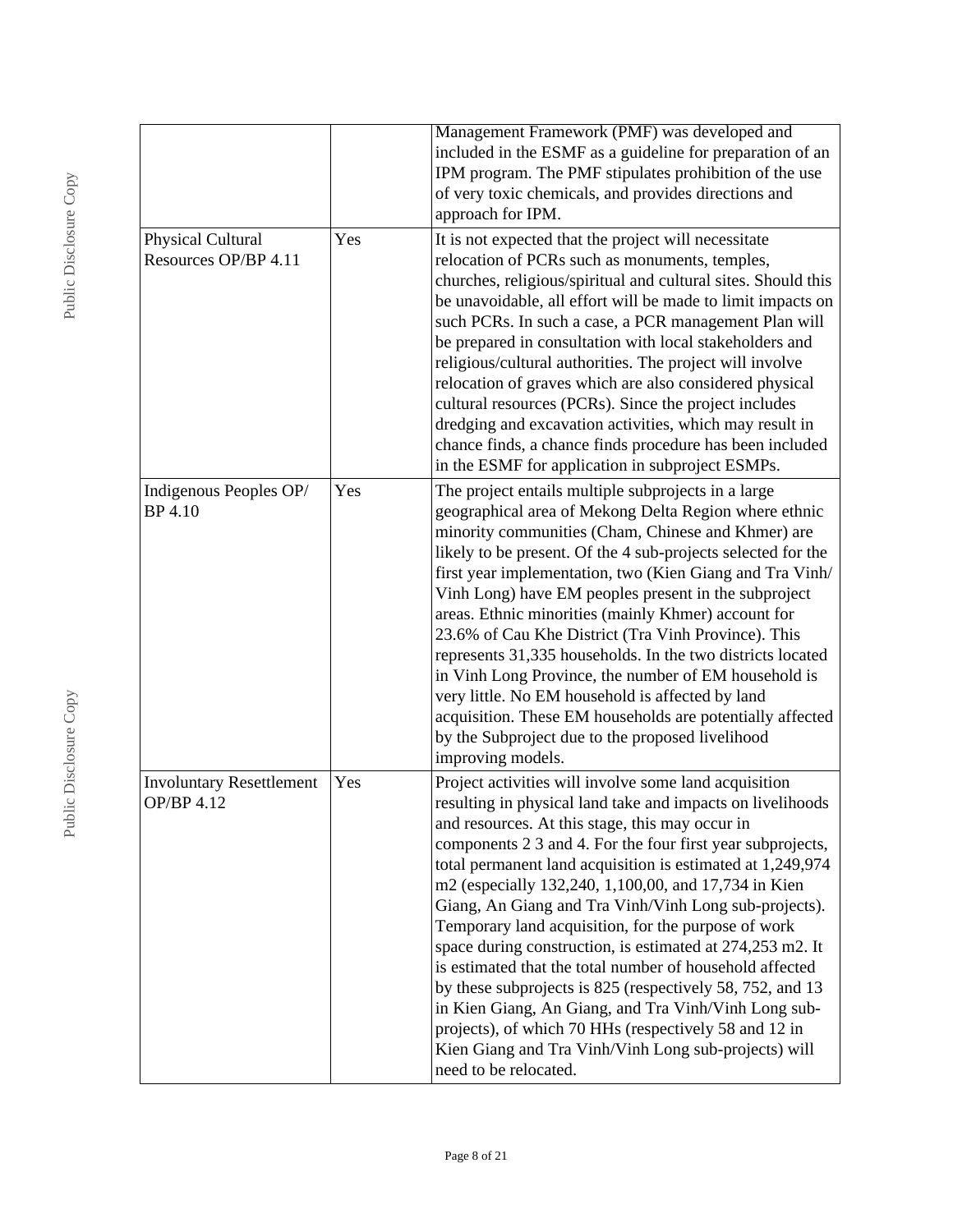| Safety of Dams OP/BP<br>4.37                      | Yes | The project may fund the construction of a water reservoir<br>for water supply and fire prevention. No structure will be<br>higher than 10 meters, and the dam and reservoir are not<br>anticipated to pose any hazards. In line with OP/BP 4.37,<br>the ESMF has provisions for meeting the requirements of<br>the policy, including ensuring the involvement of<br>qualified engineers.                                                                                                                                                                                                                                                                                                                                                                                                                                                                                                                                                                                                                                                                                                                                                                                                                                                                                                                                                                                                                    |
|---------------------------------------------------|-----|--------------------------------------------------------------------------------------------------------------------------------------------------------------------------------------------------------------------------------------------------------------------------------------------------------------------------------------------------------------------------------------------------------------------------------------------------------------------------------------------------------------------------------------------------------------------------------------------------------------------------------------------------------------------------------------------------------------------------------------------------------------------------------------------------------------------------------------------------------------------------------------------------------------------------------------------------------------------------------------------------------------------------------------------------------------------------------------------------------------------------------------------------------------------------------------------------------------------------------------------------------------------------------------------------------------------------------------------------------------------------------------------------------------|
| Projects on International<br>Waterways OP/BP 7.50 | Yes | This policy triggers for the project considering the nature<br>of activities to be implemented within broad areas of the<br>Vietnam Mekong Delta and that Vietnam is a riparian on<br>the International Mekong river basin, of which it is a<br>downstream riparian. The proposed investments under the<br>project will involve additions or alterations that will<br>rehabilitate, upgrade, or make changes to existing<br>schemes. No project activities will be implemented on the<br>mainstream of the Mekong, and construction of the sluice<br>gates will be implemented on the primary and secondary<br>infield canals. The four subproject Environmental and<br>Social Impact Assessments (ESIAs) prepared for the first<br>year of implementation confirmed that the project would<br>not have appreciable harm to the Mekong flow and water<br>quality. Further, the proposed project area is located in the<br>most downstream of the Mekong, therefore, the<br>investments will not certainly affect the water quality or<br>flow in the upstream riparian countries. Therefore, it is<br>assessed that the project falls within the riparian<br>notification exception under paragraph 7(a) of OP 7.50,<br>and that no riparian notification is required. The<br>memorandum for approval of the riparian notification<br>exception was signed by the Regional Vice President in<br>March, 2016. |
| Projects in Disputed<br>Areas OP/BP 7.60          | No  | None of the proposed project sites are in a Disputed Area.                                                                                                                                                                                                                                                                                                                                                                                                                                                                                                                                                                                                                                                                                                                                                                                                                                                                                                                                                                                                                                                                                                                                                                                                                                                                                                                                                   |

# **II. Key Safeguard Policy Issues and Their Management**

# *A. Summary of Key Safeguard Issues*

**1. Describe any safeguard issues and impacts associated with the proposed project. Identify and describe any potential large scale, significant and/or irreversible impacts:**

The project would mainly involve the following physical investments under Components 2, 3, 4: i) Rehabilitation and reinforcement of low dikes in the floodplain, sea and river dikes to create a sediment area for mangrove/for flood/salt intrusion regulation and control, and embankments to prevent high tides; ii) Construction of infield sluice gates and culverts through the sea dykes to control salinity intrusion/shrimp-rice farming; iii) Construction and rehabilitation of irrigation systems including dredging canals for water regulation and water quality improvement; iv) Construction of two reservoirs for freshwater water supply and a water treatment plant; v) Mangrove planting, restoration, and protection; vi) Sustainable agriculture systems focused on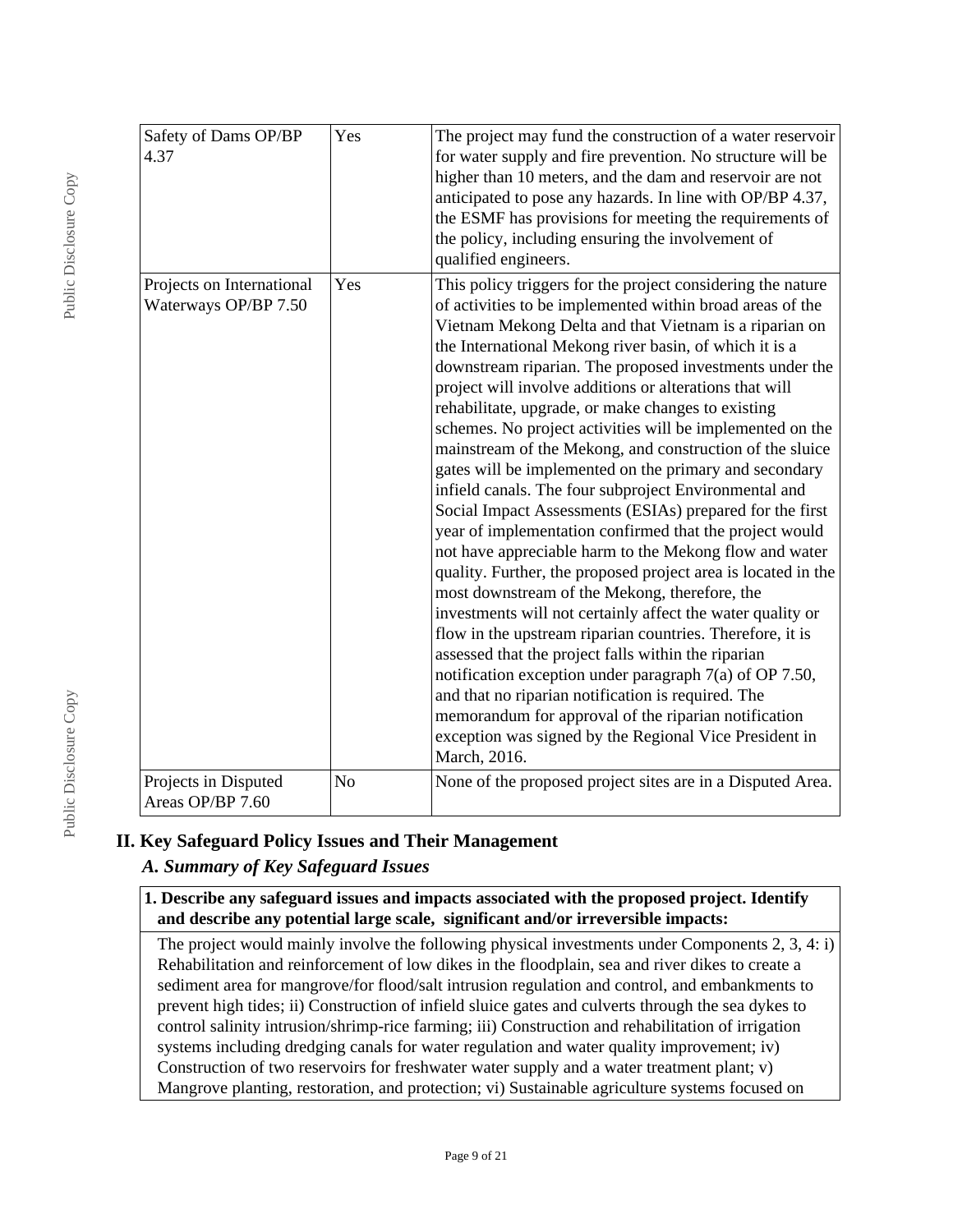land use/zoning and water resources management; vii) Development of livelihoods models that are climate change (CC) resilience in the three zone of the project, including floating rice farming, conversion of rice to other high economic value crops, aquaculture and rice-shrimp and mangrove forest-shrimp models; and vii) Capacity building on specific livelihood activities. Civil works under Component 1 will be small including of a small building to house the Mekong Delta Center in Can Tho city and expanding and upgrading MONRE's monitoring systems in the Mekong Delta for surface water and groundwater, including construction of water resources monitoring stations.

The project is expected to bring about significant positive changes to the Mekong Delta region in terms of (i) enhanced capacity of the region to adapt to climate change adaptation due to implementation of sustainable climate resilience livelihoods models; (ii) increase in agricultural productivity and thus contributing to poverty reduction and economic development due to optimum fresh water-salinity intrusion regulation and flood control; (iii) improvement water quality due to reduced use of fertilizers, pesticides, and aquaculture chemicals; and (iv) Increased mangrove cover for enhancing ecological restoration and reducing coastal erosion.

### Regional level impacts

Environmental and social impacts have been identified and assessed in detail –both at the regional level as well at the project-specific levels. Given the types and locations of the proposed subprojects and the nature of social conditions and water resources management in the lower part of Mekong Delta, a Regional Environmental Assessment (REA) was conducted. The REA confirmed that rapid population growth and intensive agricultural and aquaculture development over the past decades have significantly reduced the natural values in the delta area and key lessons include (a) highly controlled multi-crop farming systems have depleted soil fertility and cut off agricultural areas from natural fertilization processes of the Mekong River, (b) shrinking Mekong Floodplain area has exacerbated flooding in unprotected areas, (c) draining of wetland depressions in the delta for agricultural expansion; (d) dry season agriculture is shifting the delta's balance between fresh and marine environments; and (e) centralized water control initiatives such as the saline control structures in the coastal areas of the delta often limit the livelihood and economic opportunities for farmers seeking to take advantage of market driven opportunities. Based on the key basin-wide drivers of change (rainfall and temperature, hydropower development, land use, and sea level rise) it was found that key changes in the Mekong Delta will be an increase in flood magnitude and volume and duration, shortening of transition seasons, and increase dry season water levels.

The REA found no major adverse regional negative impacts resulting from the proposed project and that the regional adverse impacts can be mitigated through implementation of the subproject ESMPs. Summary of key regional impacts for Components 2, 3 & 4 include:

• Installing water/flood control structures in the upper delta will change the hydrological flow and is likely to have major positive regional impacts by increasing flood retention and restoring floodplain ecosystems and agriculture. Flooding will provide nutrients and sediment in the wet season reducing the use of fertilizers and pesticides. Under the new livelihood models farmers will be transitioning from triple rice cropping to double rice plus crops and aquaculture. This will be a step-by-step process that includes agricultural extension, access to markets and sustainable agricultural practices.

• Installing water/salinity control structures in the estuary and peninsula will have major positive impacts by increasing protection from coastal erosion, and minor negative regional impacts by blocking the movement and migration of coastal and estuarine fisheries in the in-field rivers of the Delta. The loss in capture fisheries may be offset by increasing the areas mangroves,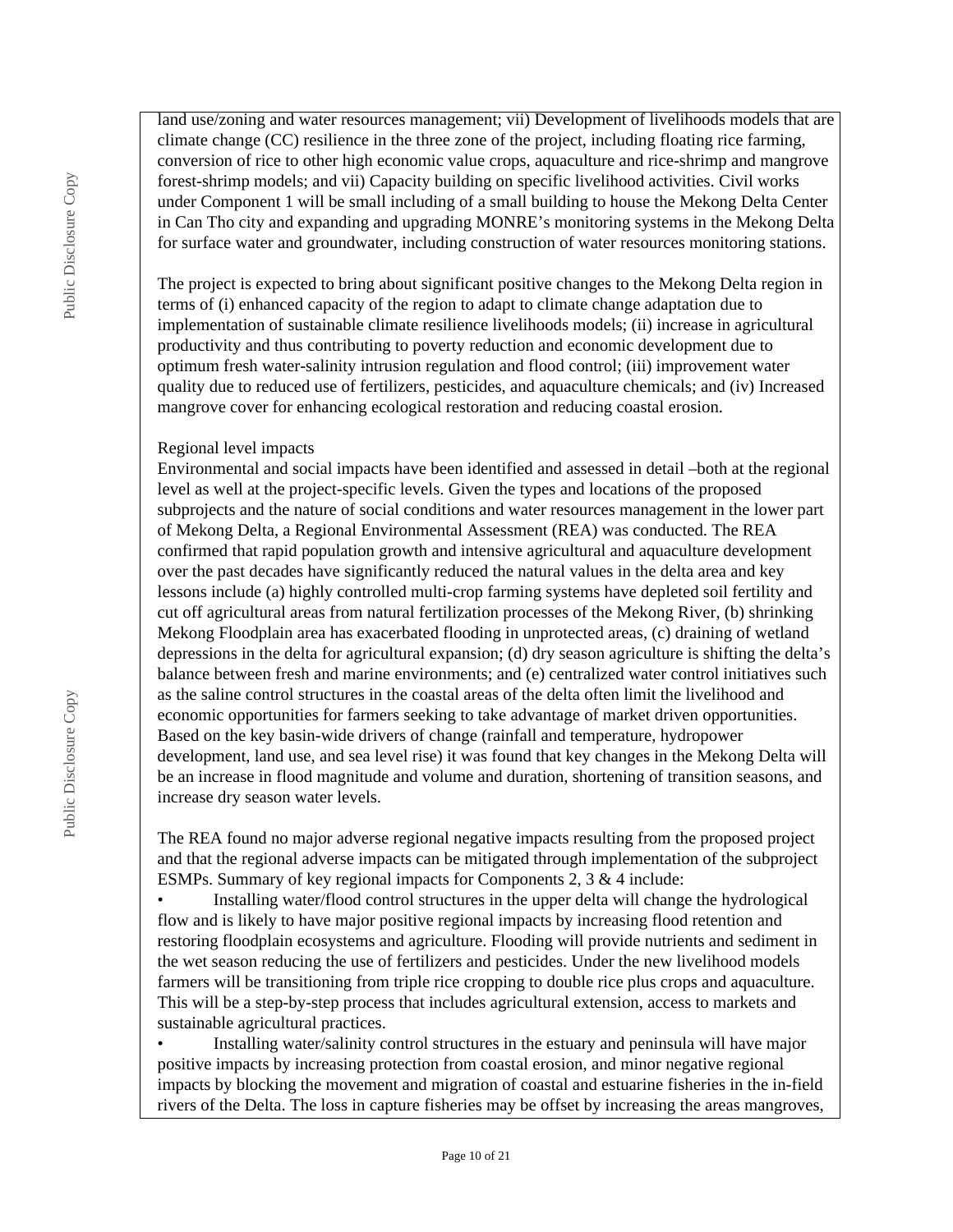which in combination with improved coastal management should increase biodiversity. Biomonitoring should be undertaken in the project areas. The combination of mangroves and sea dikes will also provide positive benefits by reducing the damages caused by storm surges and sea level rise.

• The operation of the sluice gates will need to be flexible, and incorporate hydrological modeling and surface water monitoring of salinity to determine zones for freshwater, brackish and saline farming. The operations and zones may need to be altered depending on wet, average or dry years. For example, the province of Vinh Long is impacted by salinity in dry years.

• The development of livelihood programs in the Delta Estuary should help farmers to transition to adapt to salinity intrusion and improve climate resilience. Promoting sustainable aquaculture, extensive shrimp and mangrove-shrimp should lead to reduced groundwater abstraction and surface water pollution associated with intensive shrimp. Groundwater use studies and surface water monitoring is required to confirm this during and after the implementation of the project.

• Constructing the reservoir in Ca Mau and improving water and sanitation facilities in the delta peninsula is likely to have major positive regional impacts. Dry season freshwater shortages and access to water and sanitation are critical challenges in coastal areas. The reservoir, if operated effectively, and complemented by climate smart agriculture should reduce the exploitation of groundwater. Dam safety measures and further hydrological and hydraulic modeling is required to enhance the benefits and reduce any negative impacts during construction and operation of the reservoir.

The REA, however, confirmed that these impacts are likely to be local or sub-regional and can be managed through subproject safeguard instruments and Environmental and Social Management Plan (ESMP). To enhance government capacity for taking regional impacts into account, Component 1 has specifically included activities to improve monitoring systems, strengthen planning tools for mainstreaming climate resilience, and creating decision support systems and a Mekong Delta Climate Resilience Assessment to feed into provincial and delta-wide plans and investments.

#### Project-level impacts

The main social impacts/risks due to construction of civil works and implementation of livelihoods models would include: (i) loss of crops, trees, livelihoods, and other properties due to permanent and temporary land acquisition and relocation of households; (ii) farmers' reluctance/resistance to changes in livelihood models; (iii) low preparedness of farmers in implementing the livelihood models; (iv) disproportionate impacts/benefits from project activities on the more vulnerable such as poor, elderly, and ethnic groups; and (v) relocation of graves.

Typical and site-specific environmental adverse impacts during pre-construction, construction, and preparation of the water infrastructures (including sluice gates) and implementation of livelihoods models include: (i) safety risk due to UXOs; (ii) increased nuisance from dust and noise; (iii) water and land pollution due to waste generation; (iv) interference with local agricultural and aquaculture activities; (v) sedimentation and water pollution on agricultural land and in aquaculture ponds; (vi) exposure of acid sulfate soil from excavation activities; (vii) interruption in irrigation and/or domestic water supply; (viii) risks to health and safety of local people and construction workers; (ix) disturbance of local road and waterway traffic; (x) temporary blockage of fish passes to the rivers and canals; and (xi) water use conflict among rice farming, aquaculture, and salt production water users.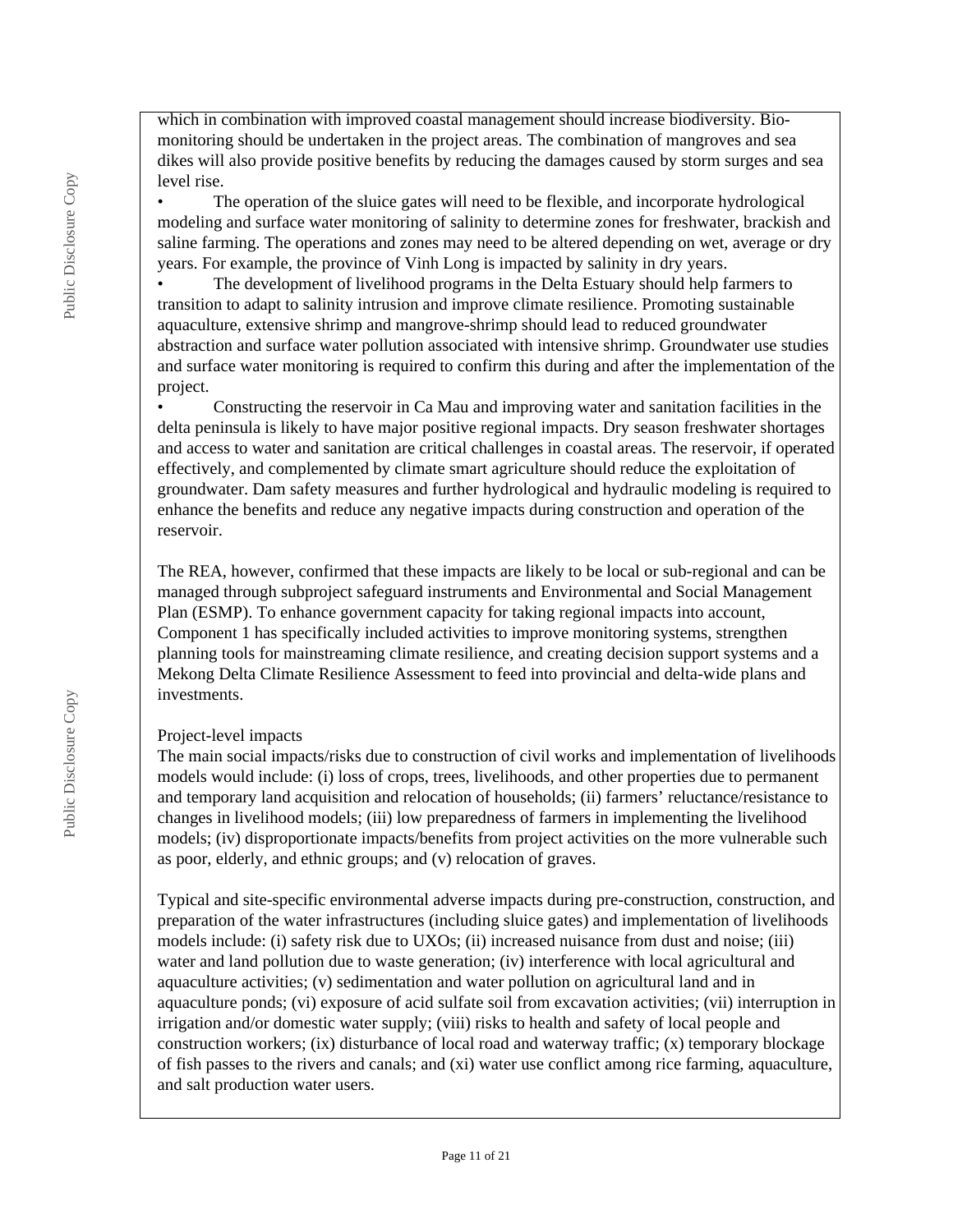The four ESIAs of the first phase subprojects confirmed these impacts to be moderate, short to medium term, unavoidable, and can be mitigated through effective consultation and adequate compensation. The project sites do not include physical cultural resources; however, throughout the implementation of subprojects, a relocation of graves would be necessary.

The findings of the ESIAs indicate the main adverse impacts during operation to include: i) Impacts of waterway traffic interruption due to operation of the sluice gates; ii) Impacts on water quality and aquatic life as a result of increasing use of agrochemicals due to provision of more freshwater for rice irrigation; iii) Impacts of solid waste and waste water from pilot of aquaculture models; iv) Increase of water use conflict between rice farming and brackish water aquaculture due to unproper sluice gate system management; and v) Potential environmental risks such as epidemic of fish or shirmp desease, structure damage; and vi) Temporary blockage of fish passes to the in-field rivers and canals due to temporaty closure of the sluice gates. However, these adverse impacts were assessed as low to moderate and can be mitigated.

Induced impacts: The ESIAs also determined that during project implementation a limited number of sustainalbel livelihood models will be piloted, and no significant negative impacts on the environments would be anticipated. However, in the long term, scaling up of these models, especially intensive aquaculture model, if not properly managed at the planning level may result in changes in land use on a broad scale significantly affecting the envirnment and biodiversity in the region.

Indigenous People (OP 4.10). The project will entail multiple subprojects in a large geographical area of Mekong Delta Region where ethnic minority communities are likely to be present. The application of OP 4.10 at the subproject level will be identified on a case by case basis with support from early screening exercises. Of the 4 sub-projects selected for the first year implementation, two (Kien Giang and Tra Vinh/Vinh Long) have EM peoples present in the subproject areas. Most of the EM households are Khmers with small population of Hoa (Chinese) and Cham. Among the three groups, the Khmer is the poorest and most vulnerable group, followed by the Cham while the Chinese have an equal standing with the Kinh. Khmers make up a large proportion of the poor and landless, and often work as hired laborers on the rice and aquaculture farms as well as collecting natural aquatic resources to sell to aquaculture farmers as feed stock for shrimp.

Involuntary Resettlement (OP 4.12). Project activities are likely to involve some land acquisition resulting in physical land take and impacts on livelihoods and resources. At this stage, this may occur in components 2 3 and 4. It may be necessary to compensate local communities for lost homes, immovable assets, and/or lost revenues/livelihoods as a result of any flood control/ saline intrusion measures or changes in fishing and farming practices and/or changes in cropping. Additional assistance to farmers who may have changes in their current livelihoods may also be needed, and is being identified through a social analysis. Total permanent land acquisition is estimated at 1,249,974 m2 (especially 132,240, 1,100,00, and 17,734 in Kien Giang, An Giang and Tra Vinh/Vinh Long sub-projects). Temporary land acquisition, for the purpose of work space during construction, is estimated at 274,253 m2. It is estimated that the total number of household affected by these subprojects is 825 (respectively 58, 752, and 13 in Kien Giang, An Giang, and Tra Vinh/Vinh Long sub-projects), of which 70 HHs (respectively 58 and 12 in Kien Giang and Tra Vinh/Vinh Long sub-projects) will need to be relocated.. Vulnerable groups (poor, women head of households, disabled head of households) are also present and will receive special assistance. Based on the above, social impacts are significant for the An Giang and Kien Giang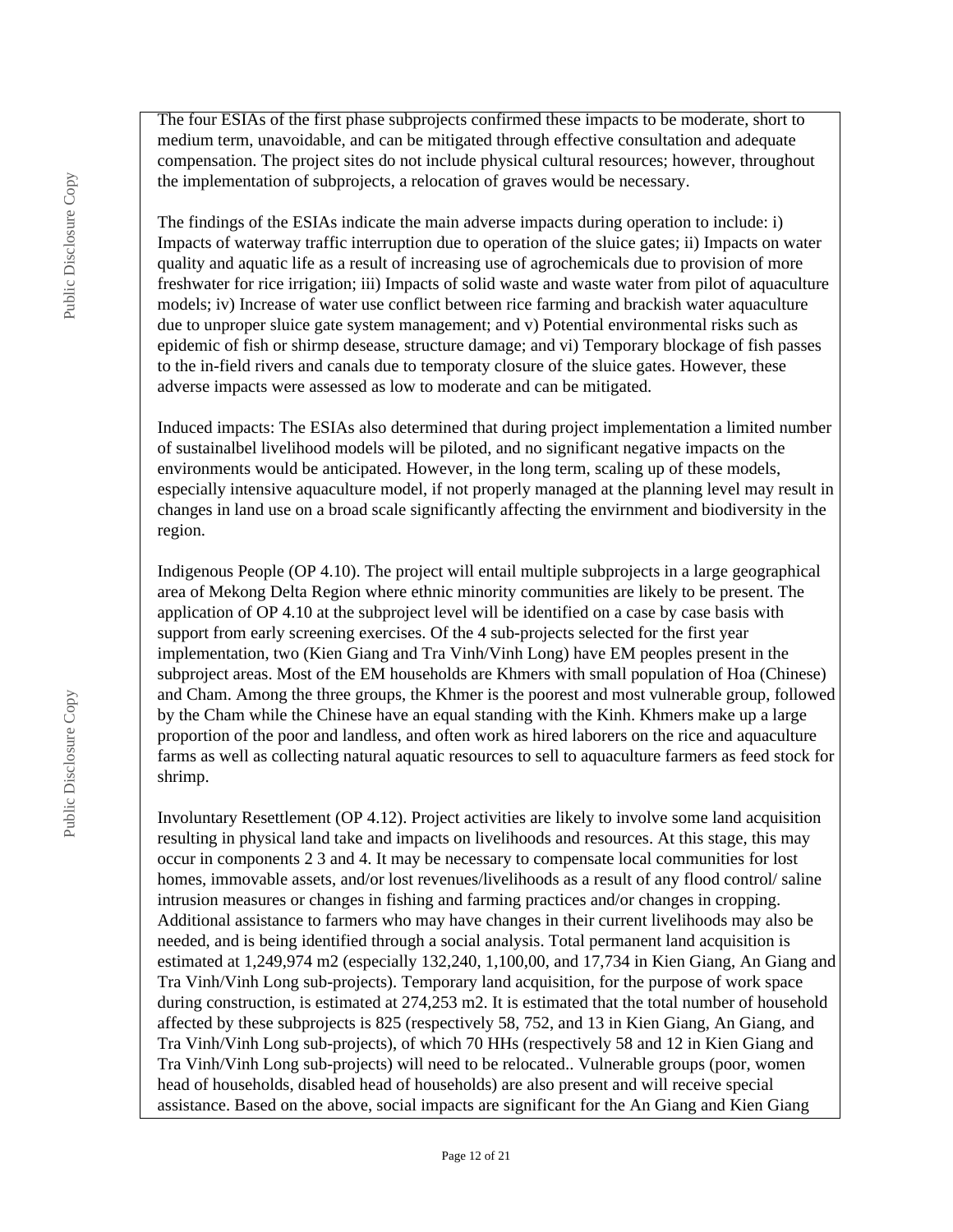sub-projects and not significant for sub-projects in Tra Vinh/Vinh Long.

# **2. Describe any potential indirect and/or long term impacts due to anticipated future activities in the project area:**

The construction of proposed works will have long term impacts on current livelihood models which may have to change to adapt to changing environmental conditions and climate change impacts. The shift to new and more sustainable, climate-resilient livelihoods is expected to help farmers diversify production and increase incomes. All farmers will receive support such as training and transfer of knowledge from pilot livelihood demonstrations models, or by using farmer cooperatives or collective groups to implement livelihood adaptation models in order to reduce the risks for farmers. Some HH may be more reluctant to change (i.e. elderly, ethnic minority households, poor and landless or land poor households) and will need specific support in order for them to adapt their livelihood. Change in the institutional arrangement in agriculture in the Mekong Delta is expected by using farmer cooperatives or collective groups to implement the livelihood adaptations. Forming new cooperatives, or implementing through existing cooperatives, will help to instill farmer confidence through collective risk sharing, particularly with risk-averse farmers that may be unwilling to adopt the new adaptation models.

## **3. Describe any project alternatives (if relevant) considered to help avoid or minimize adverse impacts.**

The alternatives of "without the subproject" and "with the subproject" and technical alternatives have been analyzed for all the four first phase subprojects. The technical, financial, environmental and social aspects, and construction methods have been considered in carrying out the alternative analysis. Every effort has been made to significant impacts on the environment and society and to avoid/minimize the need for land acquisition. The safe approach will apply for the subproject identified during project implementation.

## **4. Describe measures taken by the borrower to address safeguard policy issues. Provide an assessment of borrower capacity to plan and implement the measures described.**

In order to assess the overall environmental impacts of the proposed investment, including the four first phase subprojects and subprojects which may be selected during implementation, the Borrower has prepared a Regional Environmental Assessment (REA) and four ESIAs associated with ESMPs for the four first phase subprojects have been prepared. Since not all subproject will be identified during project preparation, an Environmental and Social Management Framework (ESMF) has also been developed.

Regional Environmental Assessment (REA). Given the types and locations of the proposed subprojects and the nature of social conditions and water resources management in the lower part of Mekong Delta, the REA was conducted to provide strategic recommendations to guide the Project design and ways to enhance potential positive impacts and mitigate potential negative impacts. MARD and MONRE will follow recommendations of the REA that the project should implement measures to monitor and manage the potential regional and regional/sub-regional impacts by: (a) enhancing monitoring of surface water, groundwater and fisheries in project areas during construction and operation of water control infrastructure, supported by groundwater use studies; (b) monitoring of riverbank and coastal changes to determine the effectiveness of investments in coastal protection; (c) establishing zones and flexible management for freshwater and brackish aquaculture considering participatory approach for determining operating schedules of water control infrastructure; (d) step-by-step implementation of livelihood models including agricultural extension and market services; (e) involve MONRE and other agencies to use the modeling developed for the project for coastal erosion, salinity intrusion and the transport of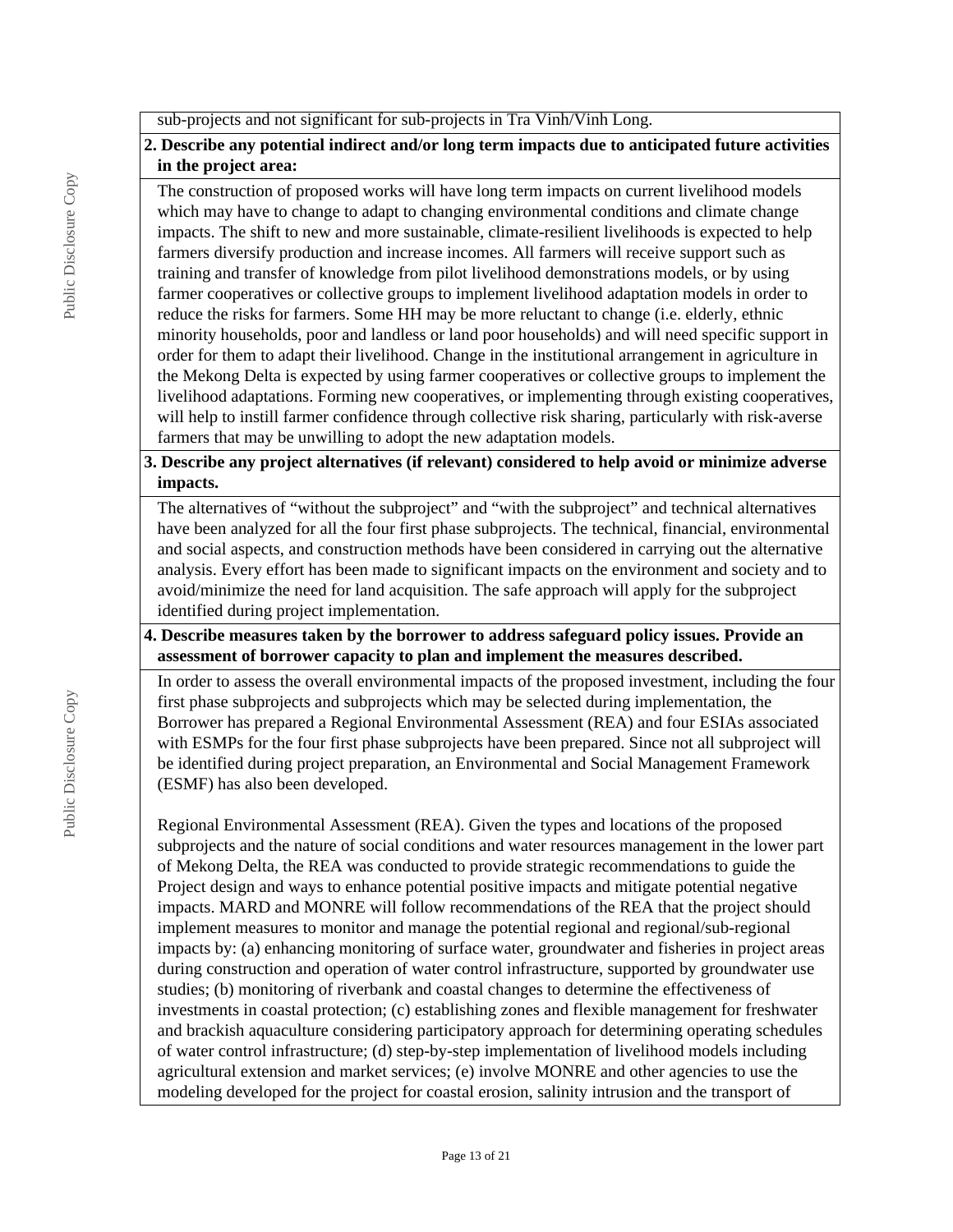sediments and nutrients to the upper delta floodplains; (f) incorporating lessons learned from ongoing WB projects in the Mekong Delta; and (g) apply the lessons from the implementation of the three first-year subprojects into the design and operation of subprojects in Phase II. Key follow-up activities will be taken by MARD and MONRE will involve project area environmental and social surveys; GIS mapping of any problem areas or hotspots; hydrological modeling to determine changes in flow in the upper delta, estuary, and peninsula; hydraulic modeling to determine effectiveness of sluices, canals and water control infrastructure; reviewing yield (t/ha), price and farm-based income for alternative cropping; and enhance flood and drought early warning systems in relation to agriculture and aquaculture in the three hydro-ecological zones.

Environmental and Social Management Framework (ESMF). The ESMF has been prepared to ensure that activities to be financed under the Project would not create adverse impacts on the local environment and local communities, and that the residual and/or unavoidable impacts will be adequately mitigated. The framework covers requirements for: (i) adequate safeguard screening including impacts on natural habitats, forests, and physical cultural resources; (ii) impact assessment and development of mitigation measures, including the Environmental Codes of Practice (ECOP) for construction activities and chance finds procedures; (iii) procedures for preparation, review, and clearance of safeguards instruments during implementation; (iv) safeguards implementation, supervision, monitoring, and reporting; (v) institutional strengthening and capacity building programs; and (vi) institutional arrangements and budget. The ESMF also includes a screening checklist to exclude all investment proposals that may cause significant or irreversible social and environmental impacts. A subproject will not be eligible for funding if it would: (i) involve the significant conversion or degradation of critical natural habitats; (ii) involve significant conversion or degradation of critical forest areas; (iii) contravene applicable international environmental agreements; and (iv) be located in a physical cultural resources site recognized at the national or provincial level. The ESMF is adopted by MARD.

Environmental and Social Impact Assessments (ESIAs) and Environmental and Social Management Plans (ESMPs). The objectives of the ESMPs are to: i) ensure compliance with the applicable provincial, national, laws, regulations, standards, and guidelines; ii) ensure that there is sufficient allocation of resources on the project budget for implementation of ESMP-related activities; iii) ensure that environmental risks associated with a project property managed; iv) respond to emerging and unforeseen environmental issues not identified in the subproject ESIA; v) provide feedback for continual improvement in environmental performance. The ESMPs consist of the set of good practice mitigation measures to address common construction related impacts which referred to as Environmental Codes of Practices (ECOP), site-specific environmental and social measures to deal with the impacts specific to the subproject areas and activities. The ESMPs also include monitoring, and institutional measures to be taken during implementation and operation to eliminate adverse environmental and social impacts, offset them, or reduce them to acceptable levels. Each subproject ESMP includes a Compliance Framework which lays out the role and responsibilities of the contractor and a penalty system to address no-compliance cases of the contractor to the environmental management requirements of the subproject. The ESMPs include the budgets for their implementation including for capacity building in project environmental management. Some key mitigations measures at subproject level include:

• Management of dredged materials. A sampling survey suggested that dredged materials from excavation during construction of sluice gates and dredging of canals are mainly silt and clay with high organic content and low levels of heavy metals. Therefore, the materials could be used for dikes, roads, construction of houses. However, other areas may contain acid sulfate soil and /or heavy metals and toxic chemicals and could be an issue. During detailed design PPMU will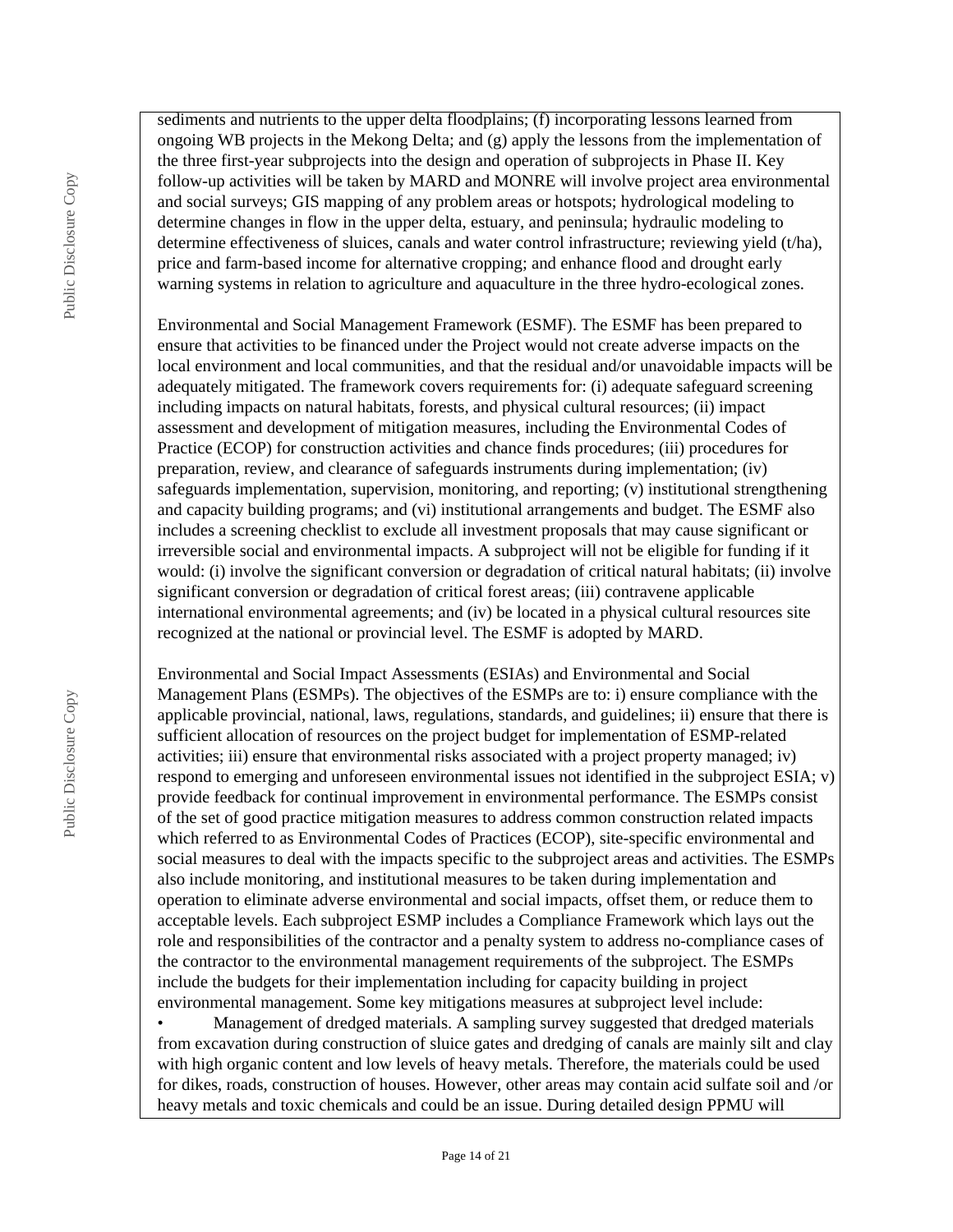prepare a Dredge Materials Disposal Plan (DMDP) containing: (a) detailed estimate of the nature and quantity of dredged materials; (b) chemical analysis of the dredged materials; (c) indicative lands for disposal; (d) communication plan for local residents informing the quality of the dredges and any restriction on the use for housing construction and gardening in case the materials found to be unsuitable; and (e) inventory of planned road and dikes to transport the dredged materials.

• Management of the use of pesticides and agrochemicals. The Government has been promoting a number of integrated pest management (IPM) practices to reduce the use of pesticides and agrochemicals both for rice, fruit, vegetable, and shrimp farming. Promotion of the IPM practices will be continued and the project will support necessary training and scale up of the activities found to be effective in the Mekong Delta. A Pest Management Framework (PMF) has been prepared and included in the ESMF. It will be for preparation of Pest Management Plan for relevant subprojects and/or activities that promote the use of toxic agrochemicals to be implemented under Components 2, 3, and 4.

• Management of water use conflict. To reduce potential water use conflicts, the size of the sluices has been calculated to assure not only effective management of irrigation system but also balance the water need of different water users. Optimum operation and maintenance of sluice gates will be developed taking into account close communication and consultation with upstream and downstream water users to ensure water need both in terms of quantity and quality to the key water users.

• Management of aquaculture wastes and disease. The project will adopt biosafety approaches which do not use pesticides and insecticides nor antibiotics for rice-fish and forestshrimp models. For addressing environmental impacts of wastes and deasese in extensive and intensive aquacuture models, the project will follow the Vietnam Good Aquaculture Guidelines (VietGAP) and the EHS Industry Specific Guideline on Aquaculture. Capacity building and water quality monitoring will also be a focus.

• Temporary interruption of waterway traffic. Short closure periods of sluice gates will minimise disruptive impacts on waterway transport. Closing of the sluice gates will be made in close consultation with the local community and an annoucement will be made to the public at least 1 month before the closing date.

The subproject owner, which are the provincial Departments of Agriculture and Rural Development, through it Provincial Project Management Unit (PPMU), will include content of the corresponding ESMPs into the standard tender documents to be used as a basis for contractors to implement environmental management during construction phase. The Central Project Management Unit (CPMU) will be responsible for overall supervision and monitoring of the subproject including implementation of the ESMPs and will provide safeguard training to the subproject staff. The CPMU will assign an Environmental Safeguard Coordinator (ESC) and the Social Safeguard Coordinator (SSC) to assist in the coordination, supervision, and monitoring of safeguard implementation activities. Implementation of the ESMPs on the ground will be supervised monitored by Construction Supervision Consultant, Environmental Control Officer of the PPMU, and the Independent Environmental Monitoring Consultant hired by the CPMU.

#### Social

Regional Social Assessment (RSA). The RSA focuses on regional analysis at project level with its overall objective to better understand the impacted communities in order to improve community engagement in long-term delta investment planning processes to ensure long-term sustainability and client ownership of the proposed investments. It was done by engaging with subproject communities in order to enhance the understanding of current climate change adaptation practices and social impacts that may result from the proposed World Bank livelihood adaptation models. The findings suggest that the construction of proposed works might cause a long term impacts on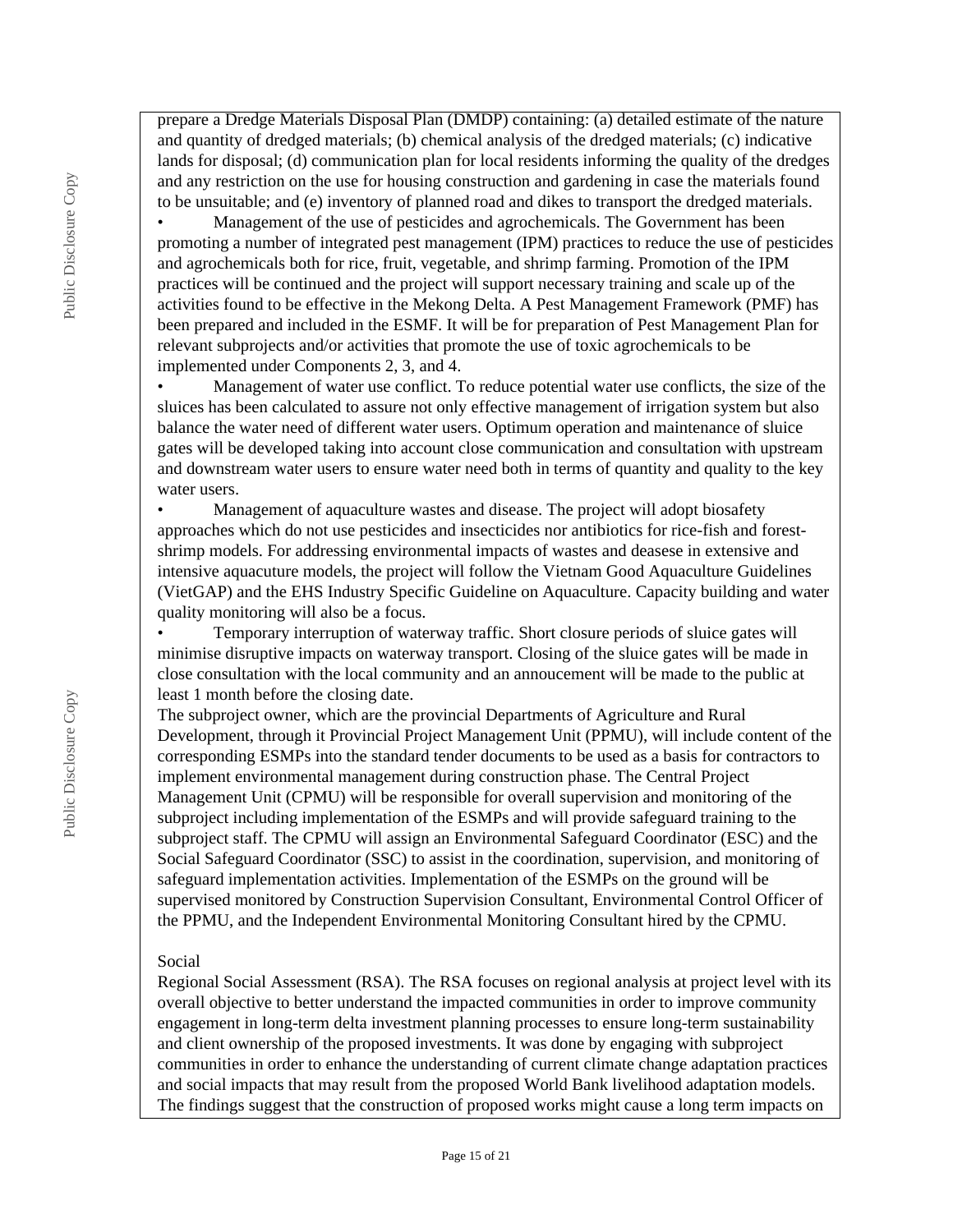current livelihood models which may have to change to adapt to the impacts of the proposed investments (dyke reinforcement, sluice gates etc.), to the new environmental situation and to the impacts on climate change. With the shift to new adaptation models it is expected that farmers will diversify their production and increase their income. These new livelihoods will also be more sustainable and farmers will reduce their vulnerabilities to climate change and environment. Some HH may be more reluctant to change (i.e. elderly, ethnic minority households, poor and landless or land poor households) and will need specific support in order for them to adapt their livelihood. To address these non-safeguard issues, the report proposes recommendations to address climate, environmental and social vulnerabilities of the Project. At subproject level, SIAs were prepared to include social aspects into the project design.

Resettlement Policy Framework (RPF). The RPF has been prepared in accordance to the Bank's policies and guidelines governing preparation and implementation of subprojects and/or components. It also lays down the principles and objectives, eligibility criteria of displaced persons (DP), modes of compensation and rehabilitation, potential relocation of these persons, approval procedures, participation features and grievance procedures. The RPF also includes guidance on screening, policy application implication for potentially linked activities and for subprojects identified in project implementation.

Ethnic Minority Planning Framework (EMPF). The EMPF sets out guidelines to: (i) ensure that the EM people receive social and economic benefits that are culturally appropriate; (ii) avoid potentially adverse effects on the ethnic minority communities; and (iii) when such adverse impacts cannot be avoided, minimize, mitigate, or compensate for such effects. The EMPF also includes guidance on screening, policy application implication for subprojects identified in project implementation.

Resettlement Plan (RP) and Ethnic Minority Development Plan (EMPD). Three RAPs and two EMDPs for year 1 subprojects have been prepared. Each RAP addresses adverse social impacts due to involuntary resettlement and lays down the principles and objectives, eligibility criteria of the affected persons (APs), entitlements, legal and institutional framework, modes of compensation and rehabilitation, stakeholders participation, grievance procedures, and monitoring. RPs include the measures to ensure that displaced people are: (i) informed about the options regarding resettlement; (ii) consulted and offered alternative resettlement choices; and (iii) provided with effective compensation and livelihood restoration. RAPs were prepared in accordance to the guidelines set forth in the project's RPF. Three full RPs (An Giang, Kien Giang and Tra Vinh-Vinh Long) have been prepared. RAP for Ben Tre subproject is not required as the land acquisition for the 5 proposed sluice gates have been completed in another Bank funded project closed in 2013 (Vietnam Natural Disaster Risk Management Project – P073361). The total estimated cost of RP implementation is 304billion VND equivalent to 13,600,000 USD.

The EMDP includes a summary of the SA, consultations, the scope of impacts and mitigation measures, activities for the enhancement of project implementing agencies and estimated costs for the Plan. Each EMDP addresses adverse social impacts on ethnic minorities and proposes measures to mitigate impacts and to maximize benefits. EMDPs have been prepared in accordance to the guideline set forth in the project's EMPF. In the two subprojects (Tra Vinh – Vinh Long and Kien Giang) with EM present in the project area, no EM household is affected by land acquisition. These EM households are potentially affected by the subproject due to the proposed livelihood adaptation models and may need specific support to change/adapt their livelihood. The free, prior and informed consultation with EM show that there is broad community support from EM peoples for the subproject implementation. Development activities have been proposed to maximize benefits for EM. These EM development activities include: i) Training to raise awareness of the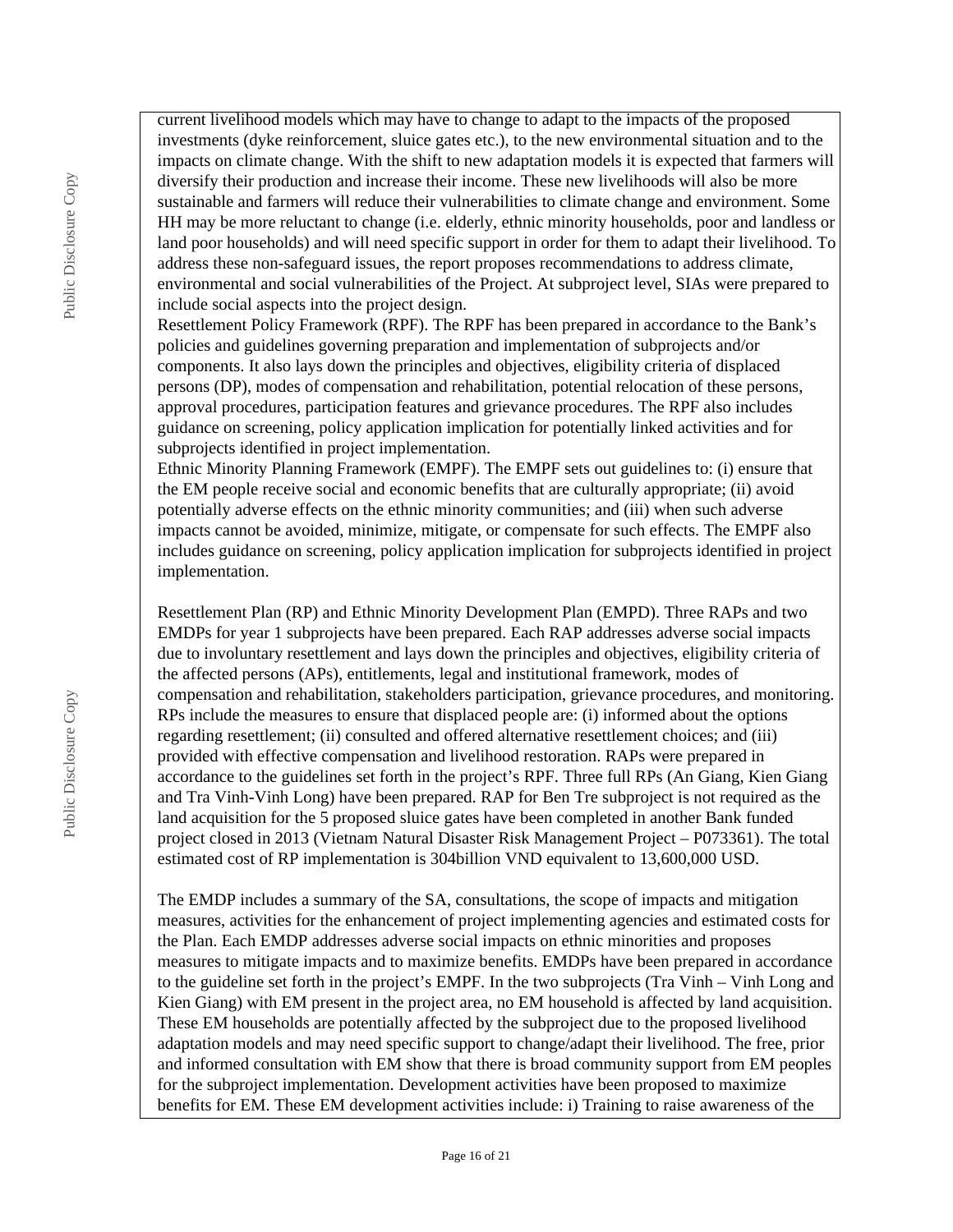Public Disclosure Copy Public Disclosure Copy Public Disclosure Copy

community on husbandry and agricultural production; ii) Training to raise awareness of the community on climate change and adaption to changes in water resources, ecological and social. iii) Livelihood Development Training; iv) Develop livelihood models, with the participation of organizations, social organizations, coordinate the selection of models site, support technical guidance, implementation, monitoring and replicable results. Estimated budget for these development activities are 2,969,250,000 VND (132,000 USD) and 1,413,250,000 VND 62,811 USD) for Tra Vinh – Vinh Long and Kien Giang subprojects respectively.

Social Safeguard Implementation, Monitoring, and Training. All implementing agencies (IAs), (MARD, CPO, PPMUs), through its dedicated social staff/unit, will be responsible for implementing and monitoring the social safeguard instruments (RPF, EMPF, EMDP, RP). The implementation of social safeguard instruments will be internally monitored by the IAs in close coordination with the respective Peoples' Committees at different administrative levels and externally supervised by independent monitoring consultant. Implementing agencies must to ensure that activities related to social safeguards will be properly tracked, reported and documented. Independent monitoring consultant will be mobilized by MARD around the same time as implementation of project activities and will be retained until the end of the project/subproject. The performance and compliance to social safeguard instruments will also be subject to regular supervision from the Bank Task Team (at least twice a year). During the project implementation, appropriate trainings will be provided to CPO, PPMUs, consultants and local community representatives on the safeguard instruments to be applied to the Project. This includes a week long hands on training in the project area on Cumulative Impact Assessment and the implementation of ESIAs to be provided to counter-parts and main consultants.

Grievance and Redress Mechanism (GRM): Each subproject safeguard instruments (ESMP, RAP, EMDP) also includes a GRM to provide the framework within which complaints about safeguards compliance can be handled, grievances can be addressed and disputes can be settled quickly. The GRM will be in place before the subproject construction commences.

Within the Vietnamese legal framework citizen rights to complain are protected. As part of overall implementation of the subproject, the GRM will be established by Environmental and Social Unit of the PPMU. It will be readily accessible, handle grievances and resolve them at the lowest level as quickly as possible. The key process and elements of the GRM include, procedures for submission of complaints and grievance resolution, responsible person, and contact information.

The complaints can be received in verbal or writing forms, by telephone, fax, or email. They can be sent to the local authorities, contractor, construction supervision engineer, PPMU, or the independent environmental monitoring consultants and will be logged in the record system and sent to responsible person for taking action. To facilitate complain process, subproject information leaflets will be prepared and distributed at the subproject sites to provide practical information about grievances to local residents including contacts and addresses.

The GRM also refers to the WB's Grievance Redress Service (GRS) and clearly indicates that subproject affected communities and individuals may submit their complaints to the WB's independent Inspection Panel which determines whether harms occurred, or could occur, as a result of WB non-compliance with its safeguards policies and procedures. The website address to provide information on how to submit complaints to the World Bank's GRS is also provided.

**5. Identify the key stakeholders and describe the mechanisms for consultation and disclosure on safeguard policies, with an emphasis on potentially affected people.**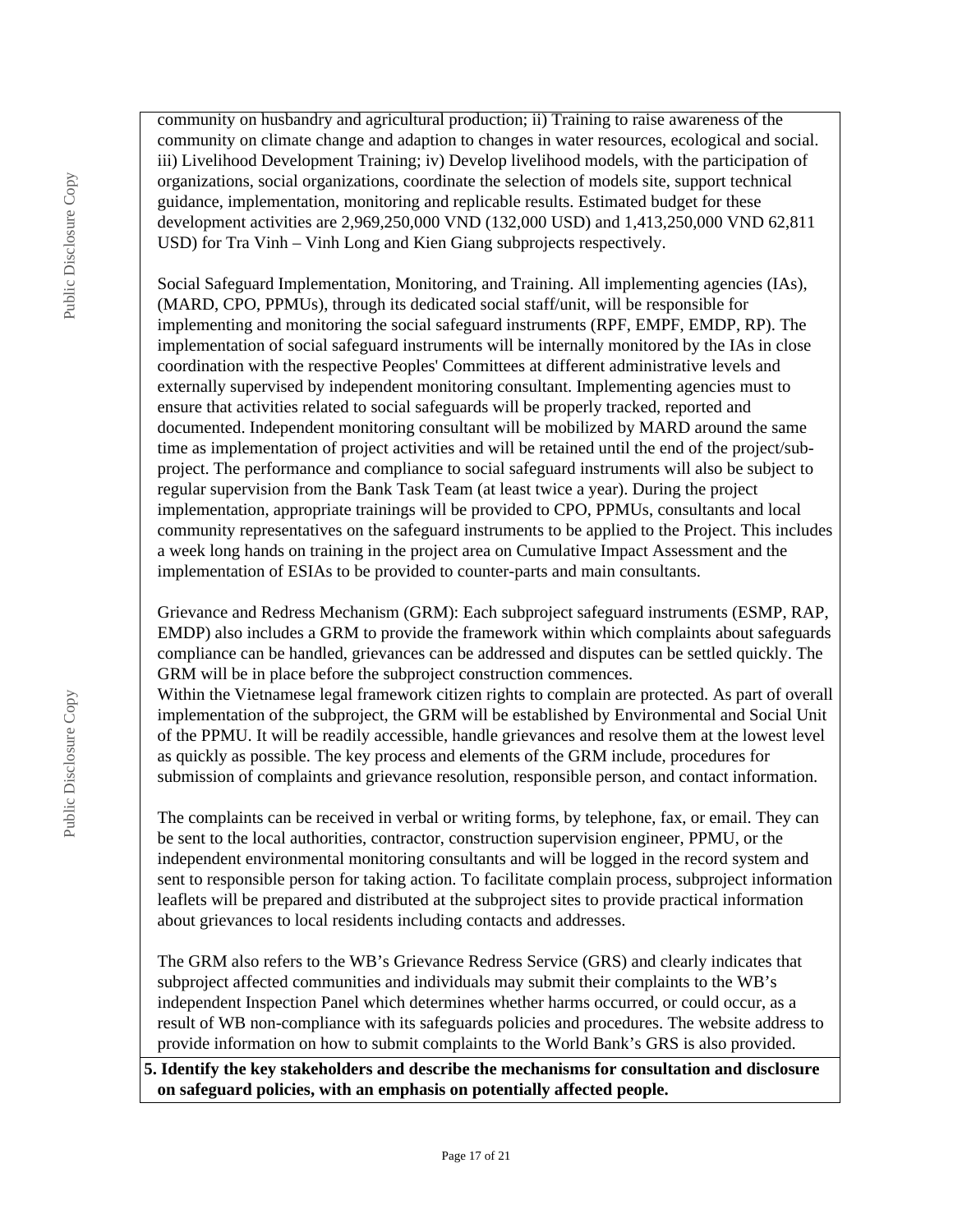Public Consultation and Information Disclosure. Two rounds of consultations were organized in October 2015 and January 2016. The affected people and communities and other relevant stakeholders have been consulted on the REA, RSA, ESMF, RPF, EMPF, first phase subproject ESIAs and ESMPs, RPs, and EMDPs. The feedbacks from the consultations have been incorporated into the project design, the final draft REA, RSA, ESMF, RPF, EMPF, subproject ESIAs, ESMPs, RPs, and EMDPs. Draft version of environmental and social safeguards instruments have been disclosed both locally at MARD, the PPMUs, and subproject areas, and through the InfoShop in Washington, DC on January 26 and 27, 2016, respectively. The final environmental and social safeguards instruments will be disclosed locally and at the InfoShop, respectively. The Appraisal Stage Integrated Safeguards Data Sheet of the project will also be disclosed at the InfoShop.

#### *B. Disclosure Requirements*

| <b>Environmental Assessment/Audit/Management Plan/Other</b>                                                                                                          |             |  |  |  |  |
|----------------------------------------------------------------------------------------------------------------------------------------------------------------------|-------------|--|--|--|--|
| Date of receipt by the Bank                                                                                                                                          | 27-Jan-2016 |  |  |  |  |
| Date of submission to InfoShop                                                                                                                                       | 27-Jan-2016 |  |  |  |  |
| For category A projects, date of distributing the Executive<br>Summary of the EA to the Executive Directors                                                          | 17-Mar-2016 |  |  |  |  |
| "In country" Disclosure                                                                                                                                              |             |  |  |  |  |
| Vietnam                                                                                                                                                              | 26-Mar-2016 |  |  |  |  |
| Comments:                                                                                                                                                            |             |  |  |  |  |
| <b>Resettlement Action Plan/Framework/Policy Process</b>                                                                                                             |             |  |  |  |  |
| Date of receipt by the Bank                                                                                                                                          | 27-Jan-2016 |  |  |  |  |
| Date of submission to InfoShop                                                                                                                                       | 27-Jan-2016 |  |  |  |  |
| "In country" Disclosure                                                                                                                                              |             |  |  |  |  |
| Vietnam                                                                                                                                                              | 27-Jan-2016 |  |  |  |  |
| Intensive consultation of RPF and first year RAPs were carried out in October 2015<br>Comments:<br>and January 2016. In-country disclosure was made on January 27.   |             |  |  |  |  |
| <b>Indigenous Peoples Development Plan/Framework</b>                                                                                                                 |             |  |  |  |  |
| Date of receipt by the Bank                                                                                                                                          | 27-Jan-2016 |  |  |  |  |
| Date of submission to InfoShop                                                                                                                                       | 27-Jan-2016 |  |  |  |  |
| "In country" Disclosure                                                                                                                                              |             |  |  |  |  |
| Vietnam                                                                                                                                                              | 27-Jan-2016 |  |  |  |  |
| Intensive consultation of EMPF and first year EMDPs were carried out in October<br>Comments:<br>2015 and January 2016. In-country disclosure was made on January 27. |             |  |  |  |  |
| <b>Pest Management Plan</b>                                                                                                                                          |             |  |  |  |  |
| Was the document disclosed prior to appraisal?                                                                                                                       | <b>NA</b>   |  |  |  |  |
| Date of receipt by the Bank                                                                                                                                          | <b>NA</b>   |  |  |  |  |
| Date of submission to InfoShop                                                                                                                                       | NA          |  |  |  |  |
| "In country" Disclosure                                                                                                                                              |             |  |  |  |  |
|                                                                                                                                                                      |             |  |  |  |  |
| Comments:                                                                                                                                                            |             |  |  |  |  |
| If the project triggers the Pest Management and/or Physical Cultural Resources policies, the                                                                         |             |  |  |  |  |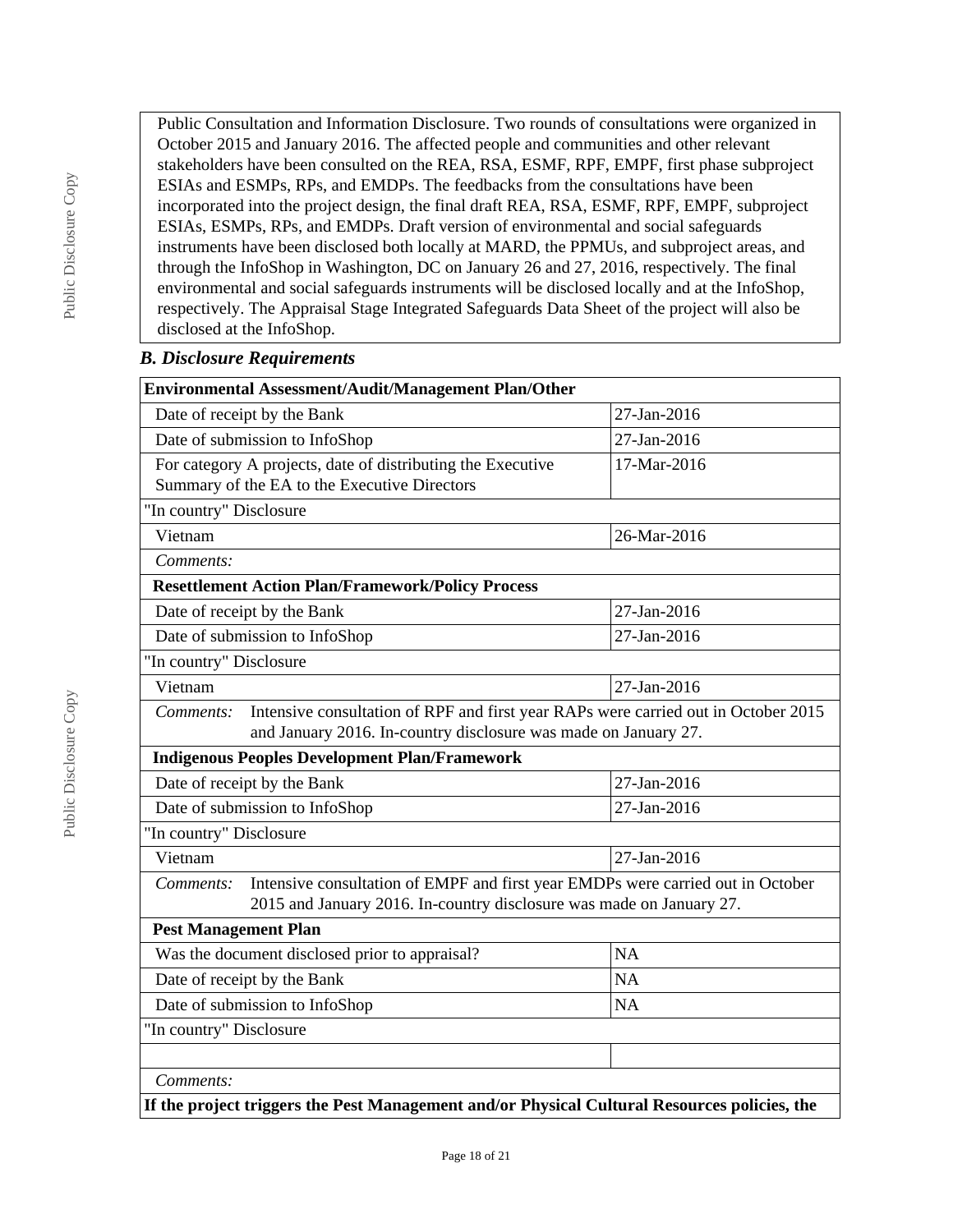**respective issues are to be addressed and disclosed as part of the Environmental Assessment/ Audit/or EMP.**

# **If in-country disclosure of any of the above documents is not expected, please explain why:**

# *C. Compliance Monitoring Indicators at the Corporate Level*

| <b>OP/BP/GP 4.01 - Environment Assessment</b>                                                                                                                                                                 |                                        |                                     |                                 |
|---------------------------------------------------------------------------------------------------------------------------------------------------------------------------------------------------------------|----------------------------------------|-------------------------------------|---------------------------------|
| Does the project require a stand-alone EA (including EMP)<br>report?                                                                                                                                          |                                        | $Yes [ \times ] No [ ]$             | $NA \lceil$<br>$\mathbf{1}$     |
| If yes, then did the Regional Environment Unit or Practice<br>Manager (PM) review and approve the EA report?                                                                                                  | Yes $[\times]$ No [                    | $\Box$                              | $NA$ [ ]                        |
| Are the cost and the accountabilities for the EMP incorporated<br>in the credit/loan?                                                                                                                         | Yes [ $\times$ ]                       | No [<br>$\mathbf{1}$                | $NA$ [<br>1                     |
| <b>OP/BP 4.04 - Natural Habitats</b>                                                                                                                                                                          |                                        |                                     |                                 |
| Would the project result in any significant conversion or<br>degradation of critical natural habitats?                                                                                                        | Yes $\lceil$<br>$\overline{1}$         | $\text{No} [\times]$                | $NA$ [ ]                        |
| If the project would result in significant conversion or<br>degradation of other (non-critical) natural habitats, does the<br>project include mitigation measures acceptable to the Bank?                     | Yes $\lceil \quad \rceil$              | No [                                | NA[X]                           |
| <b>OP 4.09 - Pest Management</b>                                                                                                                                                                              |                                        |                                     |                                 |
| Does the EA adequately address the pest management issues?                                                                                                                                                    | Yes [ $\times$ ]                       | $\overline{1}$<br>No <sub>[</sub> ] | NA <sub>1</sub><br>$\mathbf{1}$ |
| Is a separate PMP required?                                                                                                                                                                                   | Yes $\lceil$<br>$\mathbf{I}$           | No [ X ]                            | NA <sub>[</sub> ]<br>1          |
| If yes, has the PMP been reviewed and approved by a<br>safeguards specialist or PM? Are PMP requirements included<br>in project design?If yes, does the project team include a Pest<br>Management Specialist? | Yes $\lceil$<br>1                      | No [<br>$\overline{1}$              | NA[X]                           |
| <b>OP/BP 4.11 - Physical Cultural Resources</b>                                                                                                                                                               |                                        |                                     |                                 |
| Does the EA include adequate measures related to cultural<br>property?                                                                                                                                        | Yes $[\times]$ No $[\ ]$               |                                     | $NA \lceil$<br>$\mathbf{I}$     |
| Does the credit/loan incorporate mechanisms to mitigate the<br>potential adverse impacts on cultural property?                                                                                                | Yes [ $\times$ ]                       | $\overline{N}$ o<br>$\Box$          | NA <sub>1</sub><br>$\mathbf{1}$ |
| <b>OP/BP 4.10 - Indigenous Peoples</b>                                                                                                                                                                        |                                        |                                     |                                 |
| Has a separate Indigenous Peoples Plan/Planning Framework<br>(as appropriate) been prepared in consultation with affected<br>Indigenous Peoples?                                                              | Yes $[\times]$ No $[\ ]$               |                                     | $NA \lceil$<br>-1               |
| If yes, then did the Regional unit responsible for safeguards or<br>Practice Manager review the plan?                                                                                                         | Yes $\lceil \times \rceil$ No $\lceil$ | $\Box$                              | $NA \Gamma$<br>1                |
| If the whole project is designed to benefit IP, has the design<br>been reviewed and approved by the Regional Social<br>Development Unit or Practice Manager?                                                  | Yes $\lceil \times \rceil$             | $\overline{N}$ o $\overline{[}$     | NA [                            |
| <b>OP/BP 4.12 - Involuntary Resettlement</b>                                                                                                                                                                  |                                        |                                     |                                 |
| Has a resettlement plan/abbreviated plan/policy framework/<br>process framework (as appropriate) been prepared?                                                                                               | Yes [ $\times$ ]                       | No [<br>-1                          | NA [                            |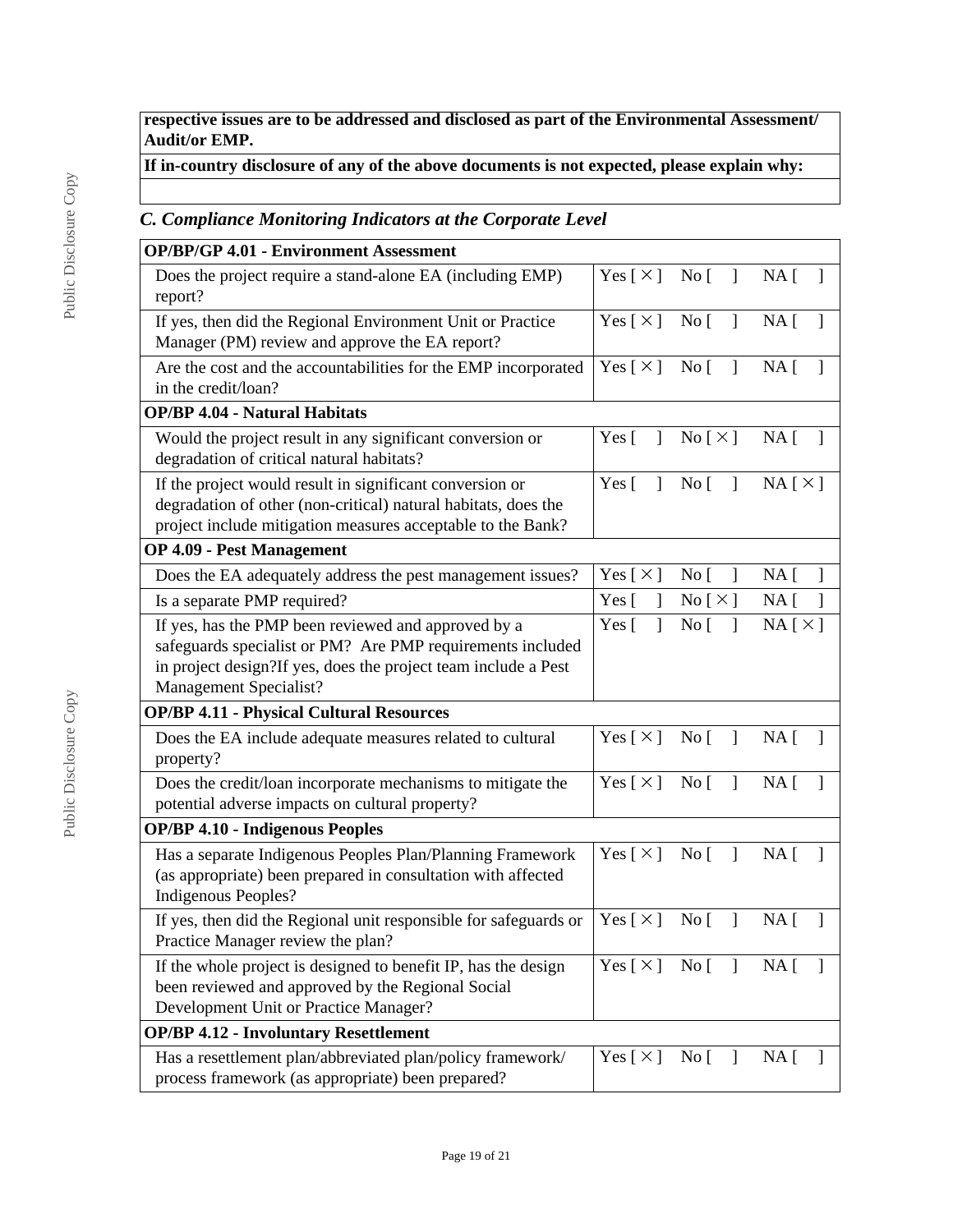| If yes, then did the Regional unit responsible for safeguards or<br>Practice Manager review the plan?                                                                               | Yes [ $\times$ ]             | No [                            |              | NA [<br>-1                                  |
|-------------------------------------------------------------------------------------------------------------------------------------------------------------------------------------|------------------------------|---------------------------------|--------------|---------------------------------------------|
| Yes [ $\times$ ]<br>Is physical displacement/relocation expected?                                                                                                                   |                              | $\overline{N}$ o                | $\mathbf{I}$ | TBD [                                       |
| 280 Provided estimated number of people to be affected                                                                                                                              |                              |                                 |              |                                             |
| Is economic displacement expected? (loss of assets or access to<br>assets that leads to loss of income sources or other means of<br>livelihoods)                                    | Yes $\lceil \times \rceil$   | $\overline{N}$ o                | $\mathbf{1}$ | TBD [                                       |
| 3012 Provided estimated number of people to be affected                                                                                                                             |                              |                                 |              |                                             |
| <b>OP/BP 4.36 - Forests</b>                                                                                                                                                         |                              |                                 |              |                                             |
| Has the sector-wide analysis of policy and institutional issues<br>and constraints been carried out?                                                                                | Yes $\lceil \quad \rceil$    | $No [$ ]                        |              | $NA \upharpoonright \times \upharpoonright$ |
| Does the project design include satisfactory measures to<br>overcome these constraints?                                                                                             | Yes $\lceil$<br>$\mathbf{1}$ | $\overline{N}$ o $\overline{[}$ | $\mathbf{I}$ | $NA [ \times ]$                             |
| Does the project finance commercial harvesting, and if so,<br>does it include provisions for certification system?                                                                  | Yes $\lceil$<br>$\mathbf{I}$ | $\overline{N}$ o                | $\mathbf{I}$ | $NA [ \times ]$                             |
| <b>OP/BP 4.37 - Safety of Dams</b>                                                                                                                                                  |                              |                                 |              |                                             |
| Have dam safety plans been prepared?                                                                                                                                                | Yes $\lceil$<br>1            | No <sub>[</sub> ]               | 1            | NA[X]                                       |
| Have the TORs as well as composition for the independent<br>Panel of Experts (POE) been reviewed and approved by the<br>Bank?                                                       | 1<br>Yes [                   | No <sub>1</sub>                 | $\mathsf{I}$ | NA[X]                                       |
| Has an Emergency Preparedness Plan (EPP) been prepared and<br>arrangements been made for public awareness and training?                                                             | Yes $\lceil$<br>1            | $\overline{N}$ o                | $\mathsf{I}$ | NA[X]                                       |
| OP 7.50 - Projects on International Waterways                                                                                                                                       |                              |                                 |              |                                             |
| Have the other riparians been notified of the project?                                                                                                                              | Yes [<br>1                   | No <sub>1</sub>                 | 1            | NA[X]                                       |
| If the project falls under one of the exceptions to the<br>notification requirement, has this been cleared with the Legal<br>Department, and the memo to the RVP prepared and sent? | Yes $\lceil \times \rceil$   | No <sub>1</sub>                 | 1            | NA <sub>1</sub><br>-1                       |
| Has the RVP approved such an exception?                                                                                                                                             | Yes [ $\times$ ]             | $\overline{\text{No}}$ [        | J            | NA [                                        |
| The World Bank Policy on Disclosure of Information                                                                                                                                  |                              |                                 |              |                                             |
| Have relevant safeguard policies documents been sent to the<br>World Bank's Infoshop?                                                                                               | Yes [ $\times$ ]             | No [                            | $\mathbf{I}$ | $NA$ [<br>$\Box$                            |
| Have relevant documents been disclosed in-country in a public<br>place in a form and language that are understandable and<br>accessible to project-affected groups and local NGOs?  | Yes $[\times]$ No $[\ ]$     |                                 |              | NA <sub>1</sub>                             |
| <b>All Safeguard Policies</b>                                                                                                                                                       |                              |                                 |              |                                             |
| Have satisfactory calendar, budget and clear institutional<br>responsibilities been prepared for the implementation of<br>measures related to safeguard policies?                   | Yes [ $\times$ ]             | $\overline{N}$ o $\overline{[}$ | 1            | $NA$ [                                      |
| Have costs related to safeguard policy measures been included<br>in the project cost?                                                                                               | Yes [ $\times$ ]             | $\overline{N}$ o $\overline{L}$ | $\mathbf{I}$ | $NA$ [<br>$\perp$                           |